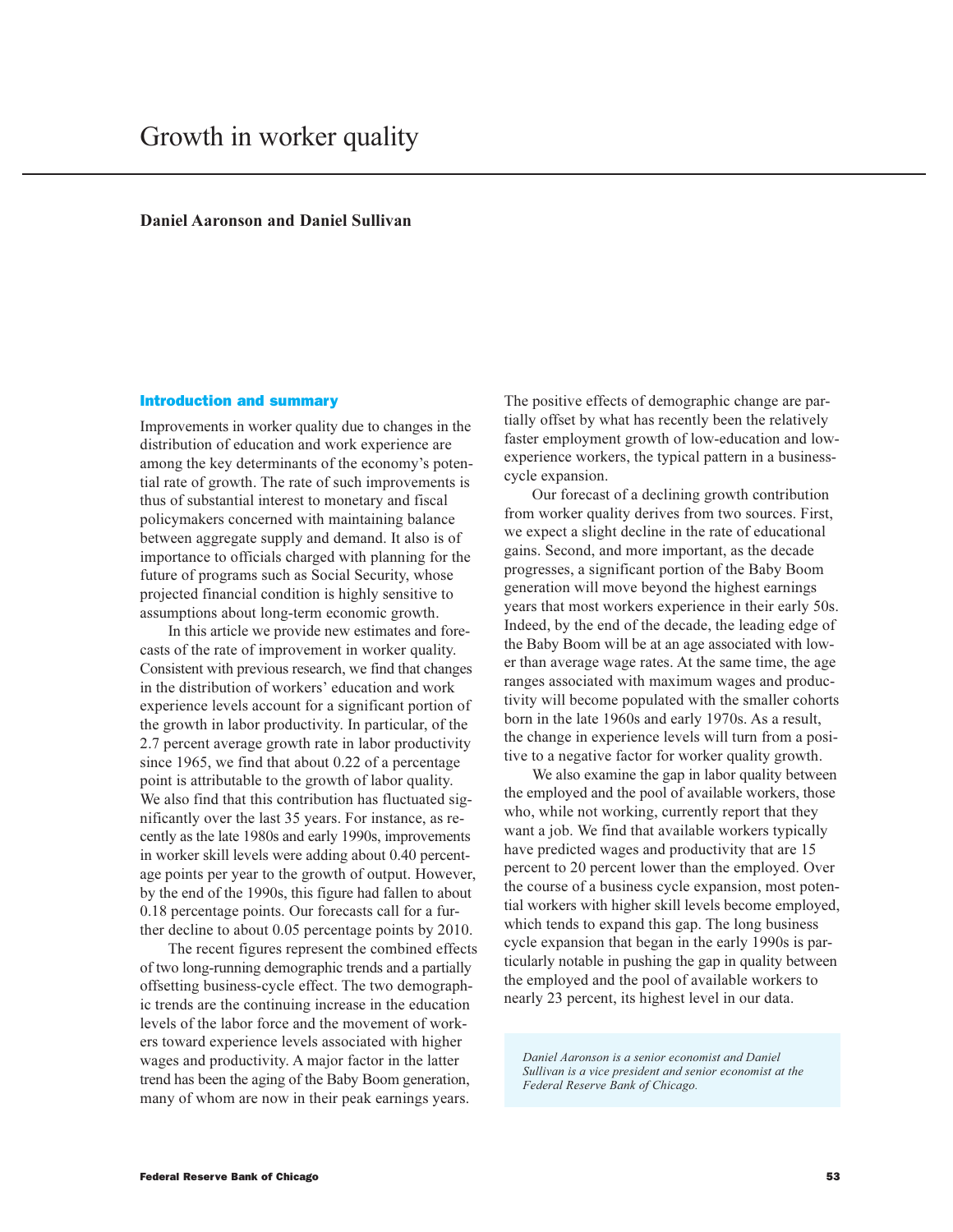The compositional changes in the labor force we study can obscure the effects of changes in labor supply and labor demand on the price of an hour of constant quality labor. This may make it more difficult to evaluate macroeconomic theories that have implications for the behavior of real wages. Thus, we provide new estimates of real wage growth adjusted to a constant quality of labor hour. The resulting series is modestly more procyclical than unadjusted real wage growth measures. We also construct an unemployment rate for human capital that accounts for the fact that the loss in labor input associated with unemployment is greater when the affected worker is at a higher skill level. The resulting measure is between 0.5 and 1.0 percentage point lower than the standard civilian unemployment rate that counts all members of the labor force equally.

The importance of labor quality has been made clear by the development of human capital models, which relate productivity and wage rates to characteristics such as education and work experience. The last 35 years have seen several major shifts in the distribution of such characteristics in the labor force, most notably the increase in the share of college-educated workers and the influx of relatively inexperienced women and Baby Boomers in the 1970s. In addition, the nature of the skills learned through formal education and on-the-job training has changed, with, in particular, a tremendous increase in workers with computer skills in the 1980s and 1990s. Human capital models quantify the extent to which these transformations have caused the growth of total labor input to differ from that of raw hours worked. This difference is known as worker quality growth. It is positive when total labor input is growing faster than the raw total of hours worked.

As we show in this article, fluctuations in labor quality growth have had a significant impact on trends in output growth. Thus, by quantifying the expected future gains in labor quality, we can improve forecasts of potential output growth. In addition, quantifying past gains in labor quality is vital to producing productivity growth estimates that constitute a meaningful measure of our economy's progress. Indeed, the simple observation that accurate measurement of productivity is critically dependent on using correctly measured outputs and inputs has been the root of a long literature on growth accounting that dates back to influential work by Solow (1957), Denison (1962), and Jorgenson and Griliches (1967) and has been updated and revised by Jorgenson and his coauthors (1987, 1999, 2000) and the U.S. Department of Labor, Bureau of Labor Statistics (BLS) (1993), among others.<sup>1</sup> One recent prominent example is Young

(1995), who argues that input growth explains all the extraordinary output growth in East Asia in the 1970s and 1980s. This is very much in the spirit of Jorgenson and Griliches (1967) and Jorgenson, Gallup, and Fraumani (1987), who argue that proper measurement of inputs should result in estimates of total factor productivity growth that are close to zero.<sup>2</sup> By more clearly articulating the trends in worker quality, this article also contributes to improved productivity measurement.

Our measure of labor quality relies on the basic empirical implications of human capital models. Workers invest in productivity-increasing skills through formal education and on-the-job training. Moreover, in long-run competitive equilibrium, firms hire additional labor until workers' marginal productivity coincides with their wage rate. This allows us to infer the effects of worker characteristics on productivity, which are not directly observable, from their effects on predicted wages, which can be estimated from cross-sectional data. We use such wage function estimates to value additional years of education, experience, and other forms of human capital. Applying these value estimates to the changing distributions of human capital indicators yields estimates of the growth in average worker quality.

The critical assumption underlying our approach is that workers' wage rates are equal to their marginal productivity, a basic implication of the competitive model of labor markets. There are, of course, models of the labor market in which wages are not equal to marginal products. For example, if firms discriminate against women or minority groups or if unions or firms exercise market power, wage rates may differ from productivity.<sup>3</sup> In addition, Spence  $(1973)$  argues that firms use education and other observable human capital variables as a signal of unobservable worker ability. This can lead workers to invest in education even when it provides no actual increase in productivity. Finally, implicit contract models of the type studied by Lazear (1979) suggest that in order to induce higher effort and investment in skills, firms defer a portion of workers' compensation until later in their careers. This leads to wages being below productivity early in workers' careers and above productivity in later years.

While not denying the relevance of these alternative models of the labor market in some contexts, we are nevertheless comfortable relying on the competitive model to provide at least a good first approximation to the growth in worker quality. An enormous number of empirical studies of the labor market have found competition to be a useful framework. In contrast, there is less evidence for the widespread relevance of the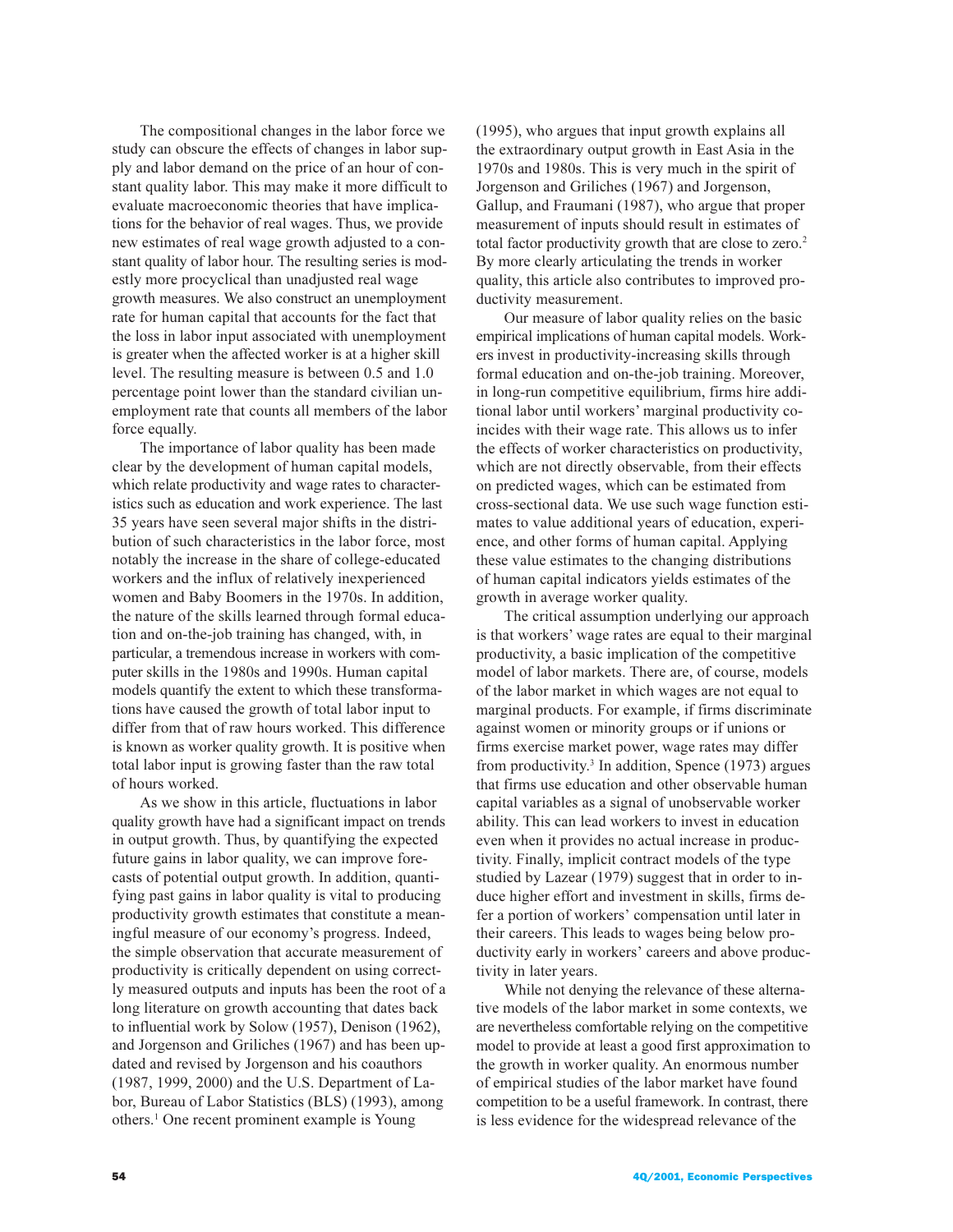alternative models. Moreover, some direct support for the link between human capital and aggregate growth emerges from recent studies using international macroeconomic data. Though some early research found little correlation between changes in human capital and output growth, studies by Heckman and Klenow (1997), Topel (2000), and Krueger and Lindahl (1999) show that macro and micro estimates of the return to education are similar once adequate account is taken of measurement error.

A bigger concern is that the available data on worker characteristics only begin to scratch the surface in explaining the determinants of wages and productivity. For instance, the productivity increase associated with a college degree must depend on the program of study, the quality of the institution, and a myriad of other factors. But typical data sources merely record whether a worker has any college degree. Similarly, the productivity increase associated with a year of work experience will vary with the nature of the work, how much time is devoted to training, and other factors. But data sources do not typically include such information. Indeed, almost all research on worker quality growth is based on *proxies* for years of work experience derived from the difference between a worker's age and their years of formal education. Unobserved differences in time out of the labor force due, for example, to raising children will lead such proxies to differ from actual experience.

The existence of unmeasured differences in worker characteristics will not greatly bias estimates of worker quality growth if the distributions of such characteristics around their means remain relatively fixed over time. In that case, changes over time in mean years of schooling and age are reasonable proxies for the overall improvement in productivity due to education and work experience. But systematic changes in unmeasured characteristics can lead to biases. For example, women tend to spend more time out of the labor force than men. So the ongoing increase in female labor force participation could lead to progressively greater overestimation of the average level of labor market experience by the usual proxy measure. In addition, some researchers suggest that the quality of education has changed systematically over time, which could cause growth in true education to differ from that suggested by increases in years of schooling. In particular, Bishop (1989) attributes a significant portion of the post-1973 slowdown in measured productivity growth to deterioration in the quality of education as evidenced by declining test scores. More recently, we suspect the greatly increased use of computers in the work place has raised the quantity of onthe-job training associated with a year of work

experience, which could also bias estimates of worker quality growth.

Other recent work on labor quality includes Ho and Jorgenson (1999) and BLS (1993). Our methodology and data differ somewhat from these papers, as we discuss in a later section. This leads to some differences in estimates of labor quality growth. However, the broad contours of our results agree reasonably well with earlier work for periods in which our results overlap. Together, our research and the earlier work show that growth in labor quality has fluctuated in important ways over time.

The quarter century after World War II was a period of especially rapid gains in worker skill levels. Indeed, Ho and Jorgenson describe the period from 1948 to 1968 as the golden age of labor quality growth. During this period, they estimate that rapid expansion of secondary and post-secondary education caused labor quality growth to average nearly 1 percent per year. As noted above, this means that changes in the composition of the labor force caused total labor input to grow nearly 1 percentage point more rapidly than total hours. However, with the flood of inexperienced Baby Boomers and female workers into the labor force in the 1970s, labor quality stagnated. Then, after 1980 as the Baby Boomers aged and educational attainment soared to new heights, labor quality accelerated again, to a growth rate of about 0.5 percent per year, about half of that seen in the 1950s and 1960s. Our estimates indicate that labor quality continued to advance in the last few years, but at a yet slower rate of only about 0.27 percentage points per year. Our forecasts call for annual growth to decline further to about 0.07 percentage points by 2010.

Given the standard assumptions of constant returns-to-scale production and cost minimization, the contribution of labor input to output growth is the product of the growth rate of labor input and labor's share in production costs. The latter figure is approximately two-thirds. Thus, our estimates for labor quality growth imply effects on real output growth of 0.18 percentage points late in the 1990s and 2000, declining to about 0.05 percentage points by  $2010.<sup>4</sup>$ 

In the next section of this article, we review some of the broad trends in human capital accumulation that underlie our estimates of labor quality growth. In the following two sections, we discuss our methodology and our detailed results.

### **Trends in human capital accumulation**

Here, we document some of the broad trends in human capital accumulation that underlie estimates of worker quality growth. These are the increases in educational attainment, fluctuations in the age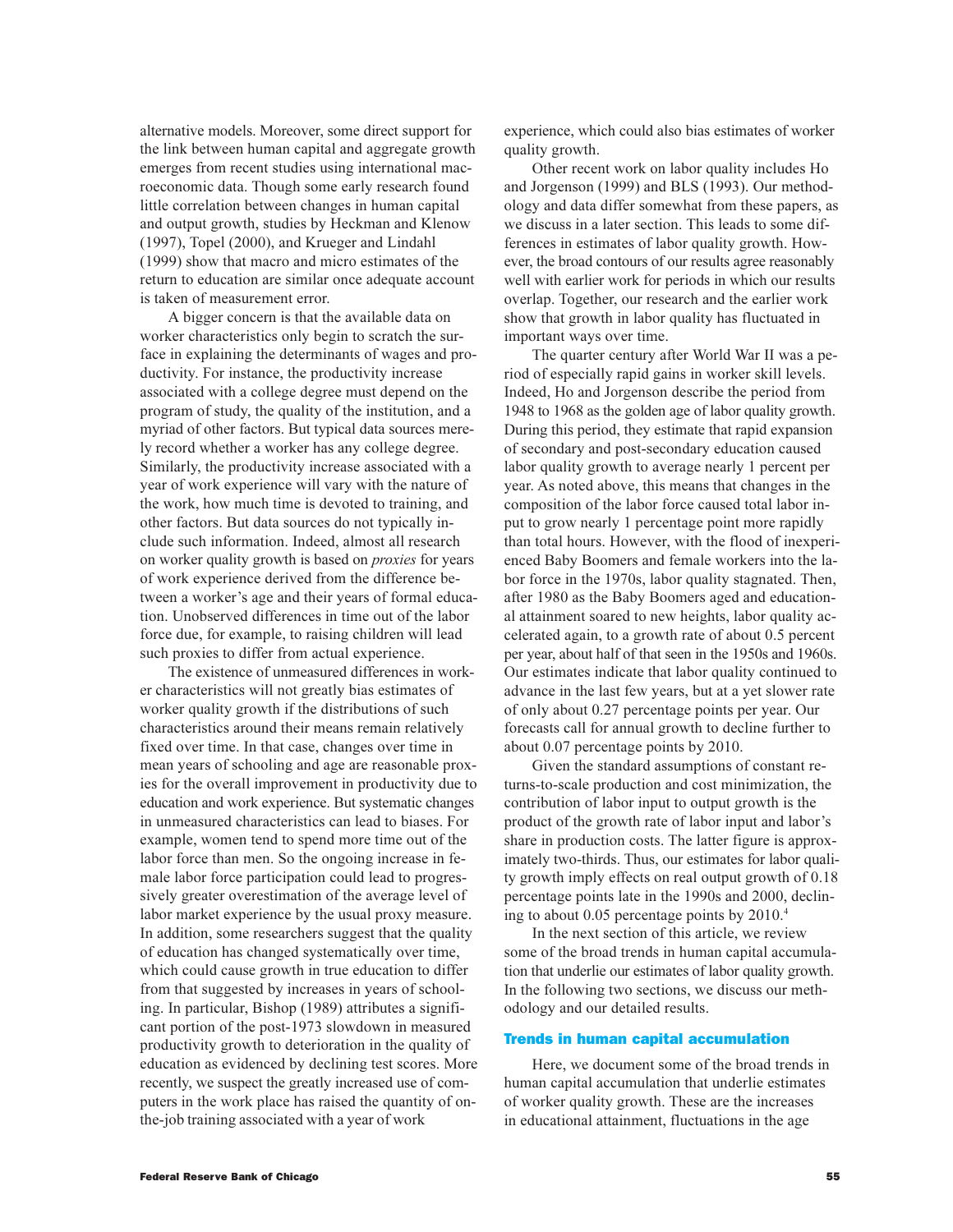distribution, and the rising fraction of female workers. We also note some other changes in the nature and composition of the work force that may affect the growth of human capital but are not usually included in analysis of labor quality.

### **Education**

U.S. levels of formal education have expanded greatly over the last century. We can see this in figure 1, which shows the increase in high school and college graduation rates since 1870.<sup>5</sup> During this period, high school graduation went from a rarity to the norm. As the figure shows, a good part of that transformation occurred during the early part of the twentieth century, a period Claudia Goldin and Lawrence Katz (Goldin 1998, Goldin and Katz, 1999a) argue was formative for American education. College attendance and graduation rates also rose rapidly during the twentieth century. Increases in college graduation rates were especially rapid after WWII with the introduction of the GI Bill and increased growth in federal funding of higher education. But even before WWII, growth in college graduation rates was impressive. Enrollment rates quadrupled between 1940 and 1970 but also tripled between 1910 and 1940. This pre-WWII expansion in education levels was unique to the U.S.; education did not expand at such rates in other countries until several decades later. These trends likely increased potential output growth in the U.S. during the early twentieth century relative to other developed nations that were slower to invest in education.

More recently, the growth in the rate of high school completion has stalled. Indeed, relative to the



population of 17 year olds, the number of new high school diplomas granted in the late 1990s was 7 percentage points lower than it was in the early 1970s. Only when general equivalency diplomas (GEDs) are added to the totals do recent rates match earlier levels. However, Heckman and Cameron (1993) have shown that GED holders typically possess considerably less human capital than high school graduates. Thus, the recent data in figure 1 should be regarded as showing an overall deterioration in the fraction of new labor market entrants with the skills typically associated with secondary school completion.<sup>6</sup>

College graduation rates, however, have continued to increase, though not without some significant fluctuations. Indeed, after an especially rapid advance during the Vietnam War era, growth in new college degrees granted actually lagged the growth in 22 year olds until the mid-1980s, when it turned up again. More recently, growth accelerated in the early 1990s, and by the end of the last decade graduation rates were back to the trend line established in the post-WWII period.

Increasing graduation rates have led to a corresponding increase in the percentage of workers with high school and college education. In 1964, the beginning year for the data we use for this study, less than 58 percent of workers had completed high school or had a GED. By 2000, this figure was over 90 percent. In 1964, less than 12 percent of workers had college degrees. By 2000, more than 28 percent did. There were also healthy increases over the same period in the share of workers with at least some college education and with post-graduate education.

> Though still significant, the growth in average levels of education has slowed since its high point in the early 1960s and late 1970s. This can be seen in figure 2, which plots the five-year moving average of the annual change in the percentage of workers with high school and college degrees.<sup>7</sup> The figure indicates that the increase in high school graduation rates has fallen relatively steadily from around 1.7 percentage points per year at its peak in the early 1970s to only about 0.1 percentage points the last several years. Increases in college graduation rates have also declined over time, but the drop has been smaller. Between 1970 and 1975 and again between 1978 and 1983, the increase in the share of college workers peaked at a rate of about 0.8 percentage points per year. Since the mid-1980s, the advance has been relatively stable at about 0.4 percentage points per year.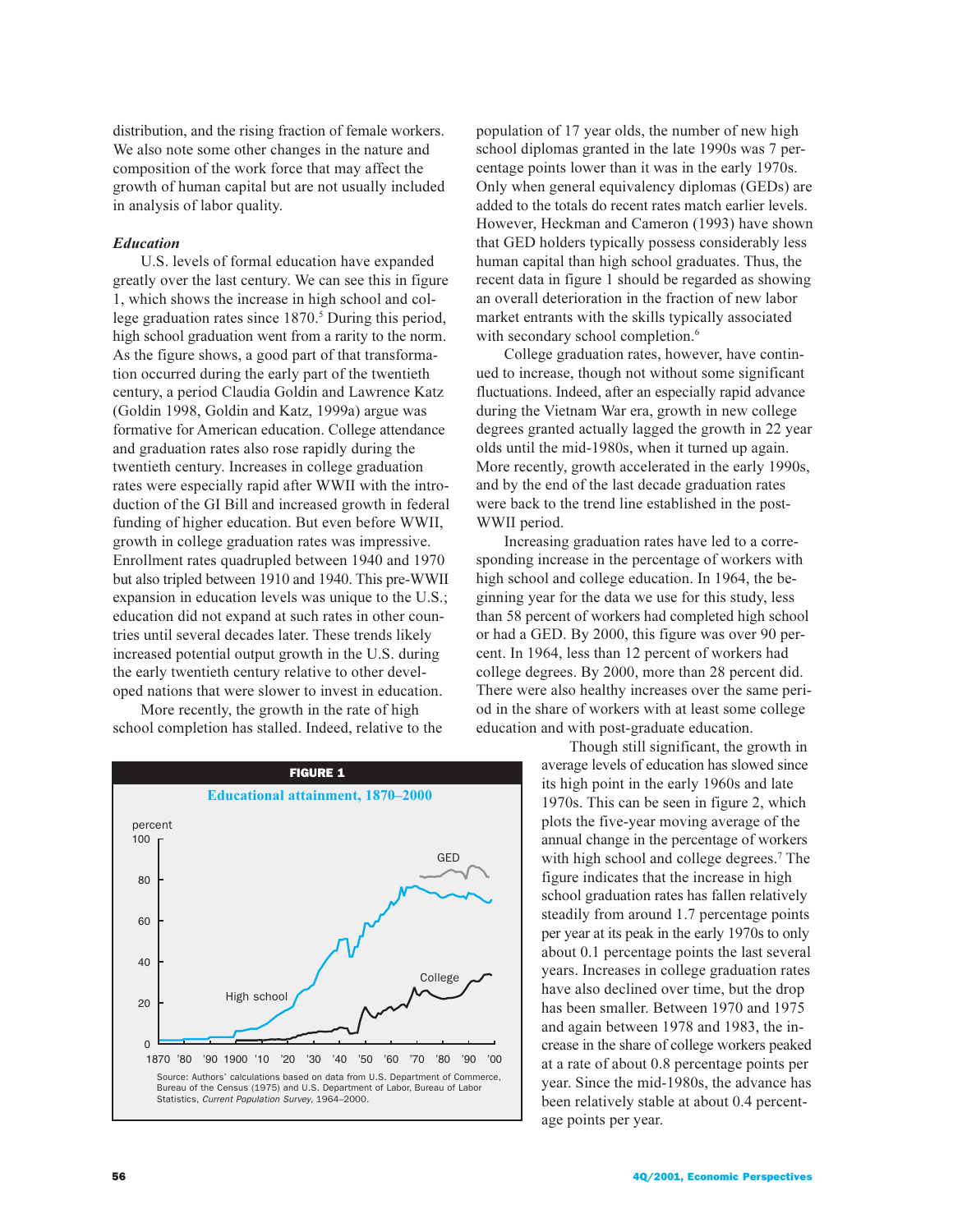

Such fluctuations in the growth of average educational levels can occur for two reasons. First, younger workers entering the labor force are constantly replacing older workers reaching retirement age. The former have historically had more education. Second, some of those in the age ranges typically associated with working choose to acquire more education, often while continuing to work part or full time.

Figures 3 and 4 shed some light on the importance of new entrants replacing retiring workers for the increase in education levels. Figure 3 plots the difference in high school and college graduation rates between those near the end of their careers (55 to 59 year olds) and those near the beginning of their careers (25 to 29 year olds). As the graph shows, in the 1960s, there was a more than 30-percentage-point difference between the high school graduation rates of older and younger workers. Likewise, the expansion of college graduation rates in the 1970s led to a more than 15percentage-point difference between the college graduation rates of older and younger workers. These large gaps between workers entering and leaving the work force were a major factor behind the rapid growth of average educational attainment during those periods. But those differences, and their resulting implications for labor quality growth, had all but disappeared by 2000. This is one of the factors underlying the slower growth in average education levels in the 1990s seen in figure 2.

The size of cohorts entering and exiting the labor force also drives fluctuations in the growth of educational attainment. When the flow into the labor market of younger, more highly educated workers is

faster than the flow out of the labor market of older, less highly educated workers or vice versa, the average educational level increases more rapidly for a given gap in the two groups' educational attainment. These flows are, of course, largely determined by changes over time in the size of birth cohorts. Figure 4 provides an indication of how cohort sizes have varied since the mid-1960s. Specifically, the colored line shows the percentage of the working age  $(18-69)$  population made up of 25 to 29 year olds and the black line shows the percentage of 55 to 59 year olds.

The figure shows that the fraction of the workingage population accounted for by early-career workers rose from around 10 percent in the early 1960s to nearly 14 percent in the mid-1980s. A big part of that rise, which acted to increase the growth of average educational attainment, was the Baby Boom generation reaching working age. The first members of that generation reached age 25 around 1970 and its last members reached age 25 a few years after the peak in the share of early-career workers. Since the mid-1980s, the share of early-career workers has dropped to around 10.5 percent, which has contributed to the slower pace of growth in average educational attainment. Census Bureau projections call for the 25–29 share to stabilize this decade at around 10 percent.

The share of late-career workers fluctuated somewhat less, dropping from around 8 percent in the early 1960s to a minimum of about 6.5 percent in the mid-1990s, before starting to rise again. Projections are for it to continue to rise to nearly 10 percent by 2010. The increase in the size of retiring cohorts is a positive for the growth in average educational attainment, but given the currently small gap in educational attainment shown in figure 3, it is only a small positive.

Of course, many workers continue to acquire formal education until quite late in their lives. Moreover, workers with greater formal education tend to live longer and to remain more firmly attached to the labor force. Thus, even without additional school attendance, the average educational attainment of a cohort of workers can rise as the less educated workers tend to drop out of the labor force more quickly. The combined effects of additional education and the greater tendency for the less educated to drop out of the labor force induces a significant increase over time in the average educational attainment of workers from a given birth cohort. For example, figure 5 follows the cohort born between 1941 and 1945. It shows that the fraction with college degrees increased between 1970, when they were aged 25 to 29, and 2000, when they were 55 to 59. The colored line shows the proportion of the whole cohort with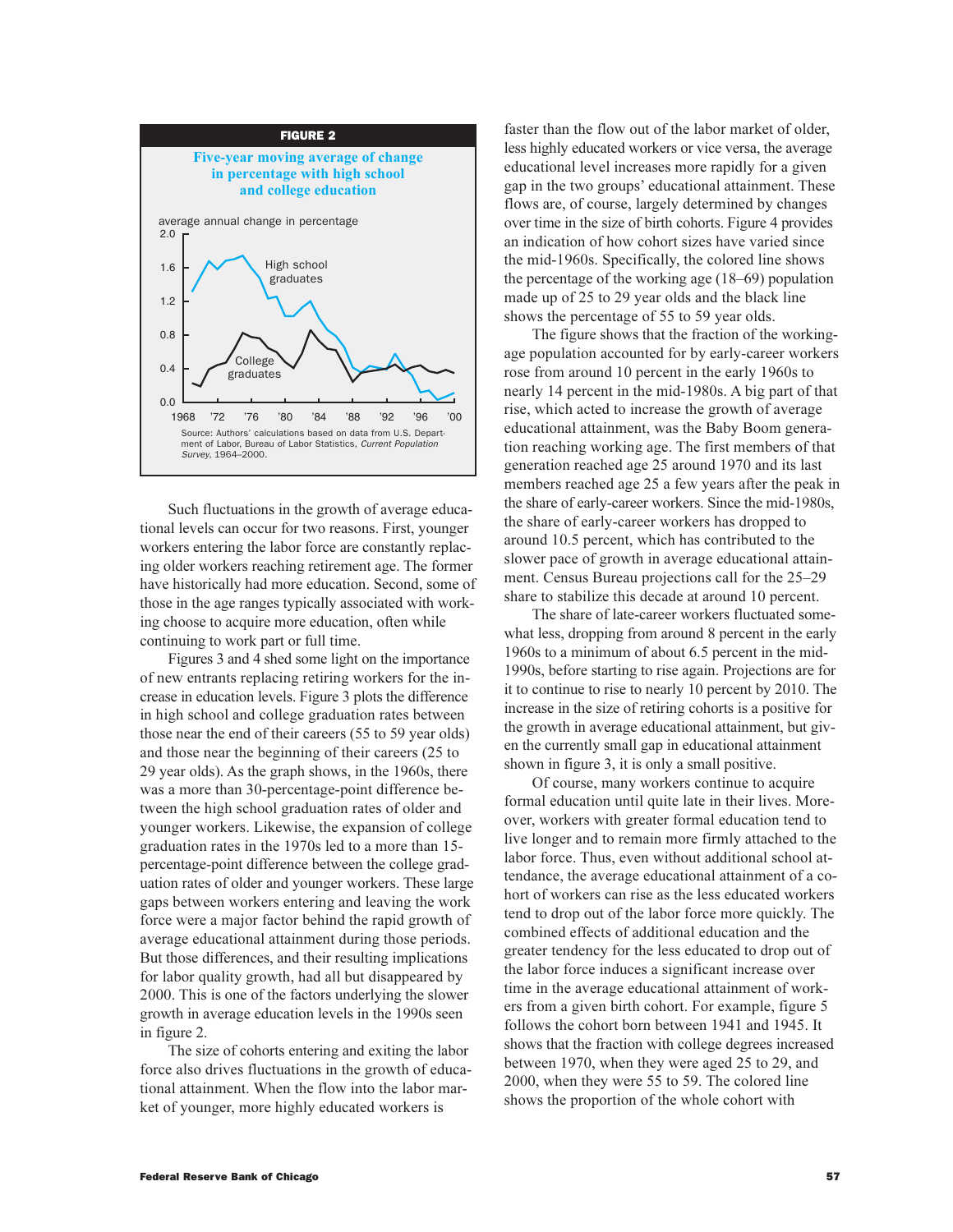

college degrees, while the black line is limited to those working in the given year.

As the graph shows, the increase in the share reporting a college education has been quite significant. When this cohort was between the ages of  $25$  and  $29$ in 1970, only 16.5 percent reported having a college education. Thirty years later, the share was 25.5 percent. When we limit the samples to those who were working, the increase in the percentage was even greater, going from about 19.3 percent to about 29.3 percent. As the gap in educational attainment between younger and older workers narrows, the increasing educational attainment of middle-aged workers is becoming a bigger factor in the growth of educational levels.

# **Work** experience

Workers' labor market experience is a second important determinant of skill levels. Until they reach their early fifties, workers' wage rates and, thus by inference, their productivity, tend to increase with age. These increases presumably reflect skills learned over time in the labor market. As a rough indication of the trends in labor market experience, figure 6 shows the average age of workers between 1890 and 2000. Consistent with greater life expectancies and lower birth rates, the average age of workers grew from 35 at the turn of the twentieth century to over 40 at its apex in the mid-1960s. However, starting in the late 1960s, the first of the large Baby Boom cohorts entered the labor force, causing the average age to drop for the next 20 years, reaching a bottom at around  $37.5$  as the last of the Baby Boomers entered the labor force in the early 1980s. As we show later, this drop in experience levels partially offsets the labor quality



improvements arising from the tremendous gains in formal education during the  $19/0s$ . Since the early 1980s, the aging of the Baby Boom cohort has helped to push the average age of the working population back to about 39.5, roughly where it was in the early  $19/0s$ .

# Sex composition

The final, major and easily quantifiable change in the composition of the labor force is the rise of female workers, particularly during the second half of the twentieth century. Though the gap has been narrowing in recent decades, women tend to earn lower wages than men of the same age and educational level. The competitive labor market framework that we employ in this article implies that this male–female wage gap reflects differences in productivity, rather than discrimination or some other factors.<sup>8</sup> One interpretation is that the error in approximating labor market experience by age minus years of education minus six is greater for women than men, who generally spend less time not in the work force or attending school. Thus among groups with the same level of measured experience, women will tend to have less actual experience. Indeed, the wage gap between men and women is significantly smaller at low levels of experience. Under this interpretation, it is not that women are intrinsically less productive than men, but rather that they have less actual labor market experience than men of the same age and education level. Still, given their lower wage, an increasing share of women in the labor force lowers the growth of labor quality below that expected on the basis of age and education.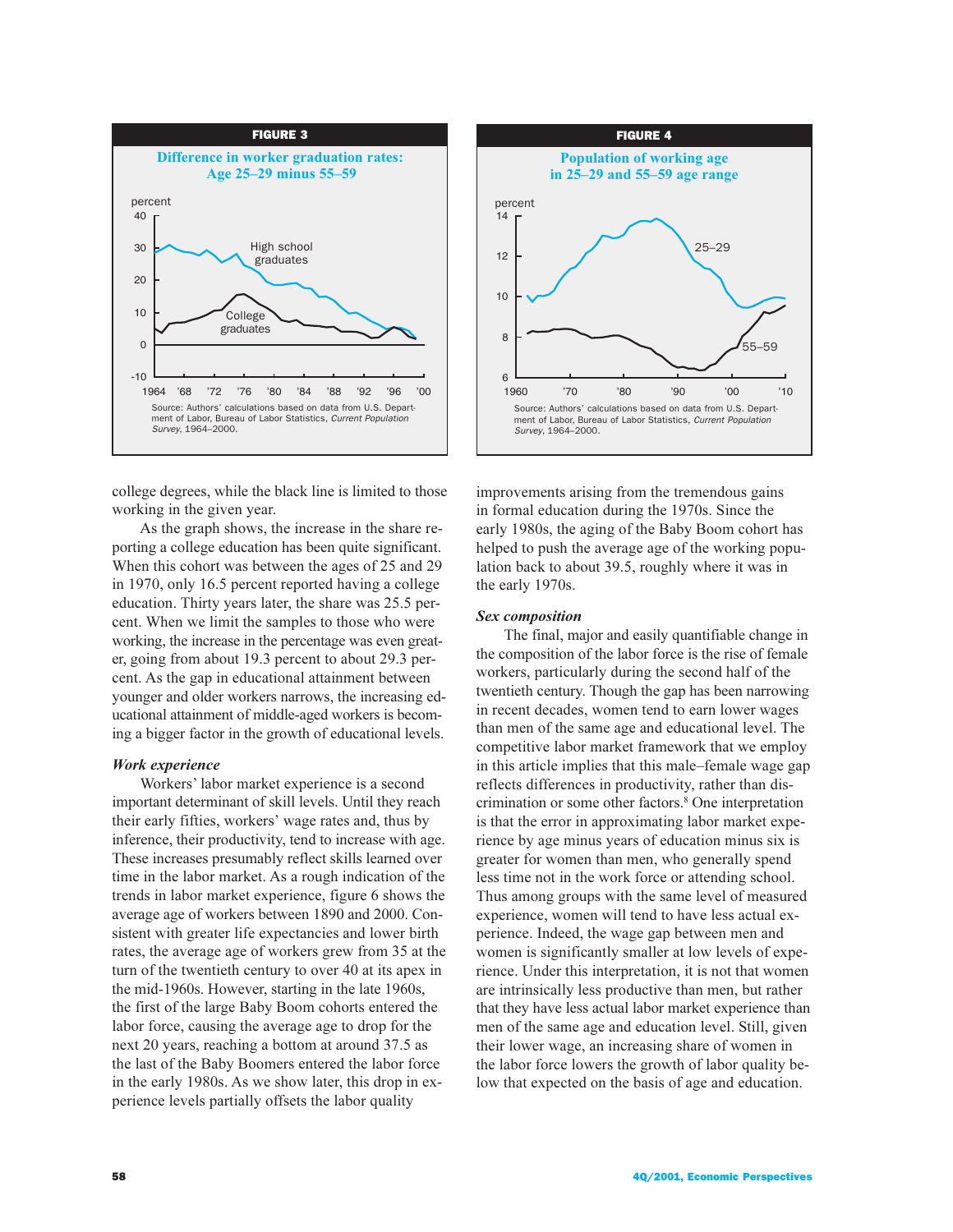

Beginning after WWII, the share of female workers rose from less than 25 percent to about 38 percent in 1970 to close to 47 percent by 1990, before flattening out during the last decade. Given their lower wage rates, rapid increases in the share of female workers, such as occurred in the 1950s to 1980s, tended to hold down the growth in labor quality. This negative effect on worker quality has diminished as the share of women has grown more slowly over the last decade.

### **Other factors**

While most analyses of labor quality, including the basic estimates we present below, are based exclusively on the trends in education, age, and sex composition that we have just discussed, there are good reasons to think that other factors may also play a role. We have already noted that crude measures of years of schooling or labor market experience may fail to fully capture the accumulation of human capital when educational or work experiences differ across workers and time. One change that we wish to highlight is the increasing computerization of the workplace, which may be leading to more on-the-job investment in skills per year of labor market experience.

The 1980s and 1990s saw an explosion in the use of computer skills. Among workers age 18 to 64, roughly 25 percent used a computer in 1984. That fraction grew to 37.4 percent in 1989, 46.6 percent in 1993, and 60.5 percent in 1997.<sup>9</sup> At first glance, this seems like an obvious improvement in the skill level of the work force. Kreuger (1993) even attempts to quantify the rate of return to using a computer at work by estimating the gap in wages between otherwise similar workers who report that they do or do not use a computer. However, DiNardo and Pischke (1997).



argue that similar apparent rates of return are associated with using a pencil or sitting in a chair at work. In other words, computer usage may be associated with higher wages because it is correlated with unmeasured ability. On average, workers with more ability tend to have jobs that require sitting or using a computer (or pencil) at work. Therefore, the extent to which computer usage has added to labor quality is subject to a great deal of uncertainty. Thus, it would be difficult to implement a labor quality measure incorporating computer usage, even if such data were available in a general enough form. Nevertheless, the fact that there has been such a sharp increase in an important form of on-the-job training highlights the fact that simple years of labor market experience is a rather crude measure of the human capital acquired while working.

Finally, there have been a number of other trends in labor force composition that may have implications for labor quality. One is the steady increase in the minority and immigrant portions of the working population over the last 30 years. The latter is discussed extensively in work by Borjas (1999). Because minorities and immigrants tend to have lower wages than natives and whites, these trends may have had an impact on worker quality growth. A second trend is the fall in the share of married workers from around 75 percent in the mid-1960s to around 60 percent in 2000. Research on the productivity implications of marriage, and how those vary by gender, is discussed in Gray (1997). Finally, the share of those working part time has fluctuated over the years. This may have implications for productivity, since part-time workers tend to earn lower wages.<sup>10</sup>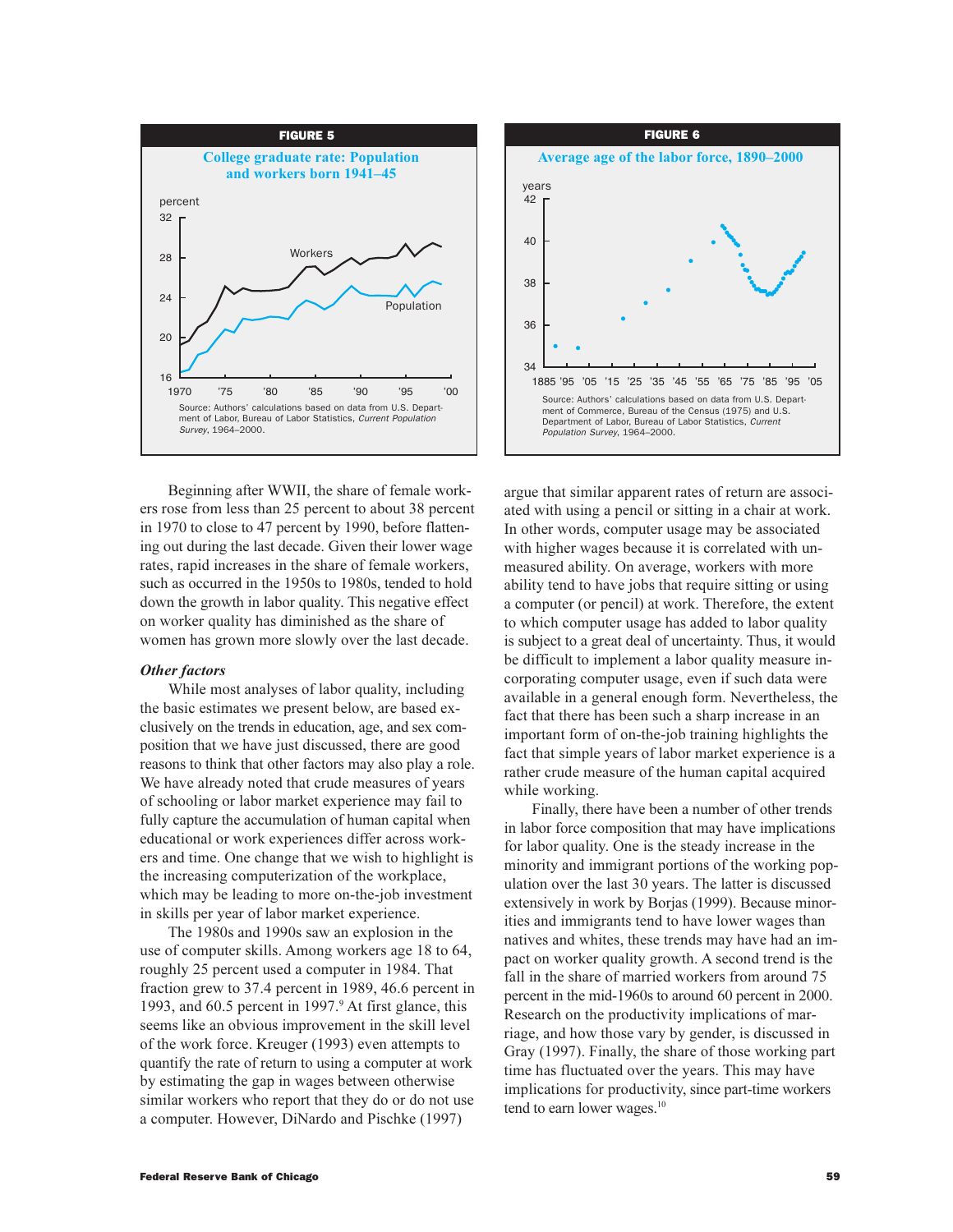### **Methodology**

In this section, we discuss our methodology for summarizing the effects of the changes outlined above in an overall measure of labor quality growth.

#### Data

Our labor quality estimates are derived from the Bureau of Labor Statistics' Current Population Survey (CPS). The CPS, the source for such well-known statistics as the unemployment rate, is a monthly, nationally representative survey of approximately 50,000 households conducted by the Census Bureau. Importantly for our purposes, it collects basic demographic data, such as age, race, sex, and educational attainment, as well as data on labor market status.

Participating households are surveyed for four months, ignored for the following eight months, and then surveyed again for four more months. Those households in the fourth and eighth months of their participation are known as the outgoing rotation groups (ORGs) and are asked some additional questions that allow construction of an hourly wage measure. Moreover, the micro data from the ORGs are collected in easily accessible form. The major advantage of the ORG files is the large sample sizes (150,000 households per year) that are available. However, the data only go back to 1979, a relatively short period for examining labor quality.

Therefore, we base most of our results on the CPS data for March of each year, which are available from 1962. The advantage of the March data is that they are supplemented with additional questions about income, weeks worked, and usual hours worked per week in the previous calendar year. Using data since 1975, we can compute an hourly wage as annual earnings in the last year divided by the product of usual weekly hours and number of weeks worked in the last year. Prior to the 1976 survey, data on usual weekly hours are not available; but there are data on hours worked in the week prior to the survey that we can use to construct a wage measure. Although the March CPS files are available starting in 1962, education is missing in the 1963 survey. So we begin our analysis with the 1964 data. A disadvantage of the March data relative to the ORG files is the smaller sample sizes (50,000 households per year). However, we find that after 1980 when we can compute measures based on both data sources, the March data yield a series that, while somewhat more variable, is quite close to that based on the ORGs.

### **Statistical methodology**

In order to compute an index of labor quality based on the trends surveyed in the last section, we

need to evaluate the impact of such variables on productivity, or on what is assumed to be the same thing, wages. We do this by estimating *linear regression* models that relate the natural logarithm (log) of workers' wage rates to their education, age, sex, and other characteristics. The estimated coefficients are the predicted effects of worker characteristics on wages and productivity. Combining the estimated regression coefficients with the micro data on education, experience, and sex yields a predicted average wage. Using the same regression coefficients to compute the predicted average wage in adjacent years isolates the portion of aggregate wage growth that is due to changes in worker characteristics, the definition of labor quality growth.

One could in principle use a single, fixed regression model to evaluate worker characteristics in all years. However, because there have been major changes over time in the valuations associated with worker characteristics, we choose to allow the regression coefficients to vary over time. Moreover, to compute our index, we adopt a chain-weighting procedure that bases the growth in the index from one year to the next on the geometric average of the growth rates in worker quality obtained using regression coefficients in the two years.

In more detail, the first step in the construction of our index is to estimate for each year regression models for the log wage of the form

$$
\log W_{it} = S_{it}\alpha_t + \sum_{j=1}^4 E_{it}^j \beta_{jt} + \sum_{j=1}^4 F_{it} E_{it}^j \gamma_{jt} +
$$
  

$$
F_i \phi_t + X_{it} \delta_t + \varepsilon_{it} ,
$$

where  $\log W_{i}$  is the log hourly wage of worker *i* in year t,  $S_{ii}$  is a vector of education variables,  $E_{ii}^j$  is estimated labor market experience raised to the *j*th power,  $F_{\mu}$  is an indicator variable that takes the value one if the worker is female, and  $X_{\mu}$  is a vector of other background variables that might affect wages, including, race, marital status, and whether the worker is employed part time.<sup>11</sup> We also include an interaction between the quartic polynomial in experience and the female indicator to allow for different rates of return to experience between genders. We do this because, as we discussed in the last section, the only available measure of work experience is potential (maximum) experience, computed as age minus years in school minus six. Since women have more career interruptions than men, they also have larger deviations between actual and potential experience. The interaction terms account for this difference by allowing a different rate of return to potential experience across genders.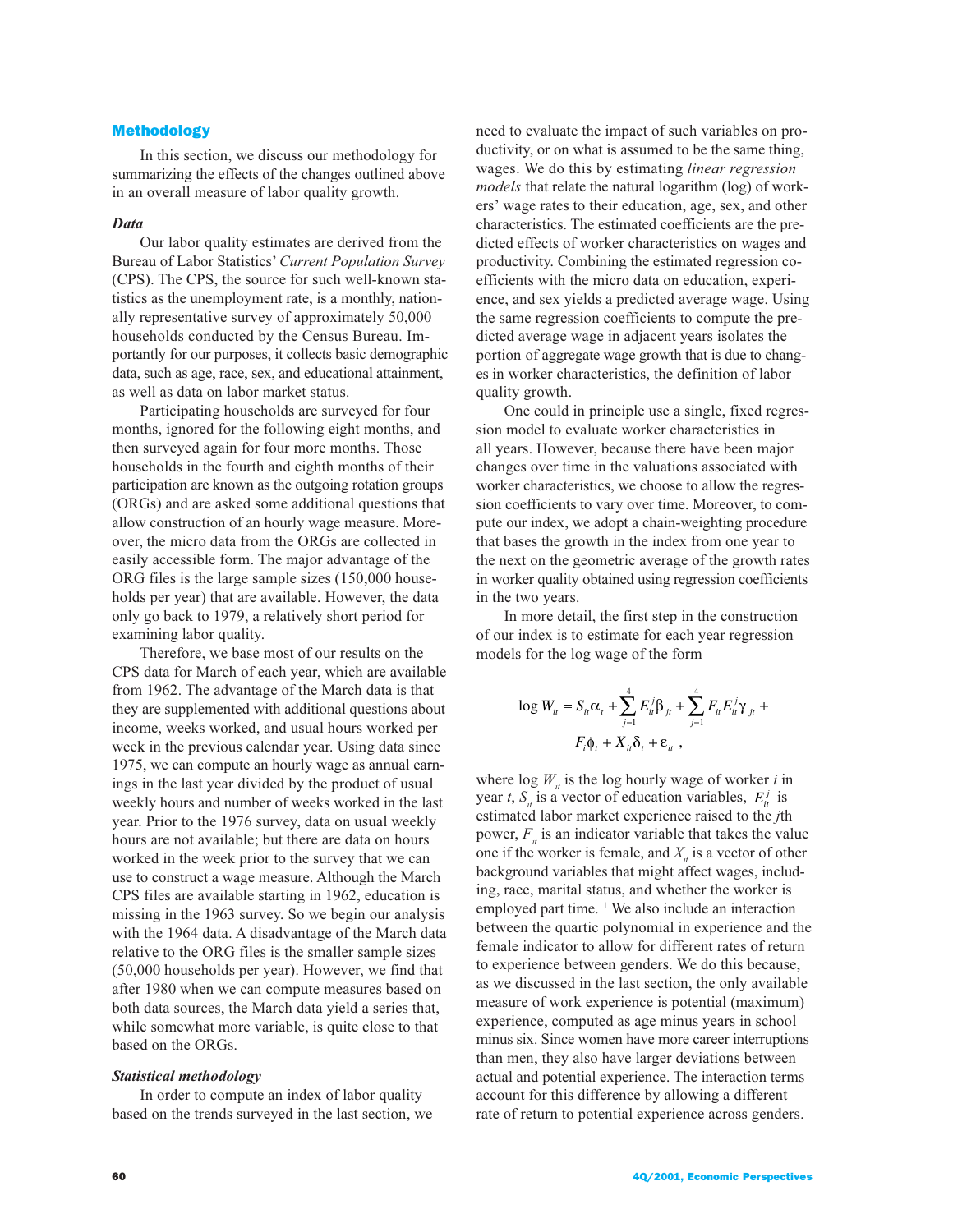In each year in our sample, we classify individuals into five education categories: less than high school, high school graduate, some college, college graduate, and post-graduate. However, a complication arises because a 1992 redesign of the CPS changed the educational attainment question from one on the number of years of education to one on type of degree completed. This change caused a significant break in the fractions of our sample in the five education categories. We employed two methods for dealing with this problem. First, we followed the method described in Jaeger (1997) for optimally matching CPS education questions pre- and post-1992. Second, for the construction of 1991 to 1992 labor quality growth rates, we collapsed the responses into three more easily comparable categories: less than high school, high school graduates (including some college), and college graduates (including post-graduates). We then use these three categories to compute labor quality growth for 1991 to 1992 and the five categories for all other years.

The next step of the calculation is to compute weighted averages of predicted wages for workers in the CPS based on coefficients for education  $(\alpha)$ , experience  $(\beta_{\ldots})$ , female–male differential in value of experience  $(\gamma_a)$ , and female  $(\phi_a)$  estimated from alternative years of data

$$
\hat{W}_{it}^s = \exp \bigg( S_{it} \alpha_s + \sum_{j=1}^4 E_{it}^j \beta_{js} + \sum_{j=1}^4 F_i E_{it}^j \gamma_{js} + F_i \phi_s \bigg),
$$

where the *s* superscript on  $\hat{W}_{it}^s$  denotes that the predicted wage is computed using coefficients estimated from year s data. The weights given to different individuals vary for two reasons. First, the CPS is a probability sample in which different individuals have different probabilities of being sampled. In order to form consistent estimates of population quantities, the Census Bureau provides weights that undo the probability sampling in expectation. Using these weights would allow us to consistently estimate the average predicted wage for all workers in a given year. However, our interest is not in the average worker, but rather in the average hour worked. Those who work more hours are, therefore, more important for this average than those who work fewer hours. Thus, we base our weights on the product of the usual CPS weight and hours worked by the individual. That is, the averages of the  $\hat{W}_{it}^s$  are based on  $\tilde{w}_{it} = w_{it} h_{it} / \sum w_{it} h_{it}$  for person *i* in year *t*, where  $w_{i}$  is the usual CPS weight and  $h_{\mu}$  is the number of hours worked.

Finally, for each year  $t$ , we identify growth in average labor quality with the growth in average predicted wages relative to year  $t-1$  using a common

set of rates of return to value human capital characteristics in the two years. We compute such growth using rates of return estimated using year  $t-1$  data,

$$
dQ_t^0 = \sum_i \tilde{w}_{ii} \hat{W}_{it}^{t-1} / \sum_i \tilde{w}_{it-1} \hat{W}_{it-1}^{t-1},
$$

and using year t data,

$$
dQ_t^1 = \sum_i \tilde{w}_{ii} \hat{W}_{ii}^t / \sum_i \tilde{w}_{it-1} \hat{W}_{it-1}^t
$$

Both of these ratios are estimates of the growth in average wages that is attributable to improved worker quality; they differ from one only because of changes from  $t-1$  to t in the distribution of education, experience, and sex. Since it is arbitrary whether we use rates of return based on estimates from year t or  $t-1$ , we emulate the strategy of a Fisher ideal index by taking the geometric average of the results based on year  $t$  and  $t-1$  regression coefficients. Thus, the final estimate of worker quality growth in year  $t$  can be expressed as

$$
dQ_t = \left(dQ_t^0 \times dQ_t^1\right)^{1/2}
$$

An overall index can be formed by "chaining" together the above growth rates from an arbitrary base level in some year. Relative to an index based on a single, fixed vector of rates of return, the advantage of the above is that it allows for varying rates of return.

#### *Alternative measures of labor quality*

Our method of measuring labor quality differs to some extent from that used by earlier researchers. BLS (1993) provides a detailed account of its methodology, along with those of Jorgenson et al. (1987) and Denison (1985). Below, we briefly describe the BLS (1993) methods and those of Ho and Jorgenson (1999), an updated version of Jorgenson et al.

Ho and Jorgenson split the working population into 168 possible cells, partitioned by sex, age ranges, education, and self-employment status. They then compute changes in hours worked and compensation per hour for each cell. In addition to using data from the decennial Census of Population and the CPS, their measures of compensation include imputations of the value of nonwage compensation that they derive from the National Income and Product Accounts. In this framework, the growth in total labor input is a Tornqvist index or weighted average of the change in log hours in the various cells, where the weights are given by the average share of total compensation attributable to the cell in the two years. The growth in their labor quality index is defined as the difference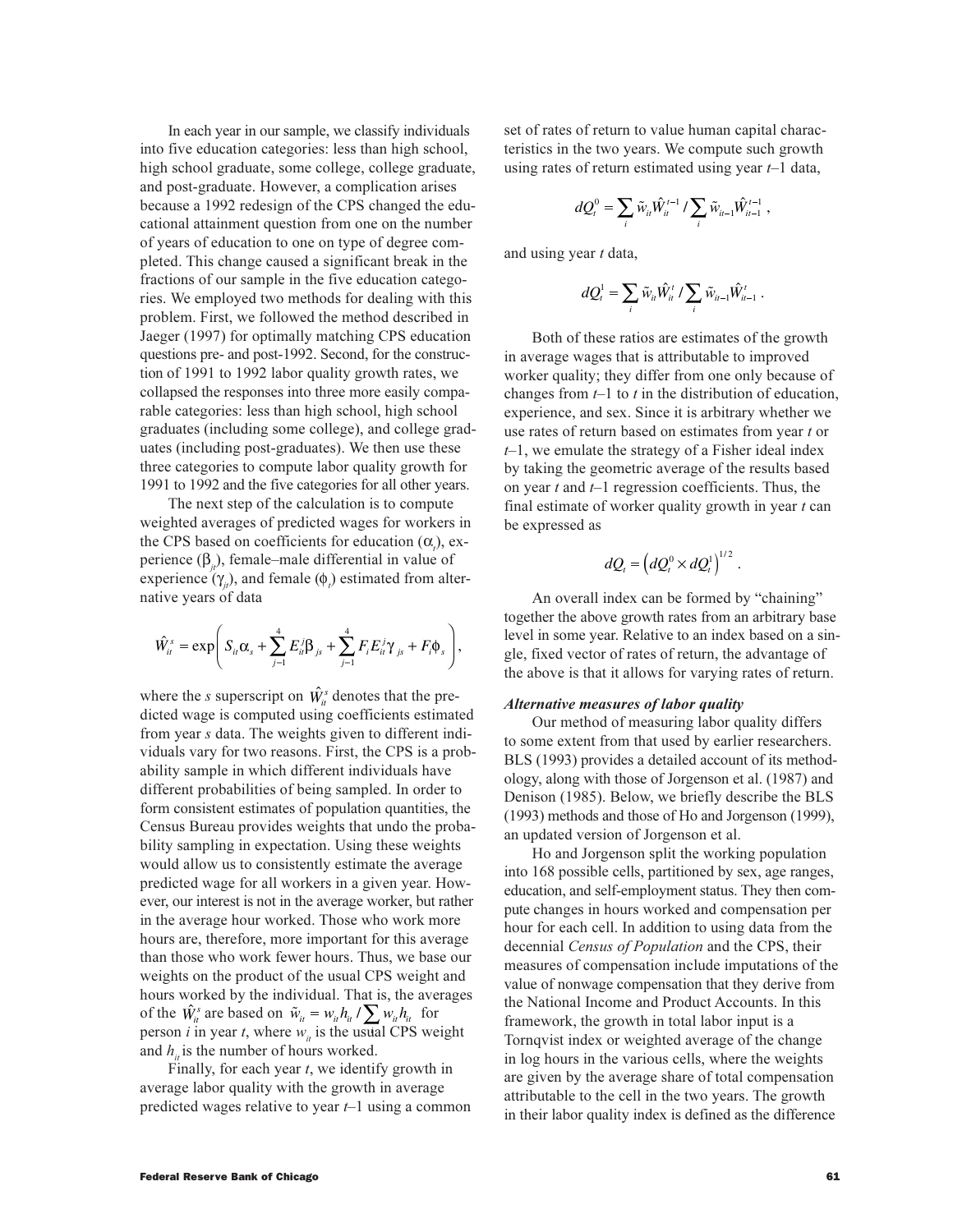between this total labor input growth and the growth in raw labor hours worked.

Ho and Jorgenson's disaggregation of workers into many cells allows for substantial flexibility in measuring the distribution of labor services across "types" of workers. However, their method assumes that all workers in a given cell have equal levels of human capital, which our regression analysis shows not to be the case. At the same time, mean wages must be estimated based on some relatively small samples. Thus, we prefer our approach, which in a sense allows for a separate cell for each individual worker in the CPS, but derives wage estimates from a standard wage regression. This provides the maximum possible flexibility, while keeping the number of estimated parameters relatively low. Since fringe benefits and the value of social insurance make up a significant fraction of total labor compensation, we are sympathetic to Ho and Jorgenson's attempts to account for them in their wage measures. However, splitting measures of total nonwage compensation obtained at high levels of aggregation between different classes of workers based on factors such as age and education is inherently arbitrary. The fundamental problem is that none of the sources of data on wages by demographic characteristics contain information on the value of nonwage compensation. Thus, we find it most sensible to stick to wage and salary compensation for which there is solid data.

The methodology developed by the BLS (1993) uses a combination of a regression approach to estimating the effect of worker characteristics on wages that is similar to ours and a Tornqvist index computed on a number of discrete worker cells based on characteristics that resembles Ho and Jorgenson's methodology. Relative to Ho and Jorgenson, the major difference is that rather than estimating average wage rates for a large number of cells, the BLS estimates cell means using a regression model. This eliminates the problem of cell means based on small numbers of observations, but the use of a constant growth rate for all workers in a cell still represents what we think is an unnecessary constraint relative to our less restrictive analysis.

A potential strength of the BLS methodology is its use of a special data set containing records from the 1973 CPS matched to Social Security Administration work history files. This allows the BLS to compute actual work experience for this group of workers. Moreover, based on a regression model estimated using this sample of 25,000 workers, the BLS imputes actual experience for workers in all time periods.

The BLS's imputation of actual work experience data addresses one of the most serious shortcomings of CPS data for measuring labor quality. However,

patterns of labor force participation change over time, so it is not clear that those imputations are particularly helpful for data separated significantly in time from 1973. Moreover, such imputations may do little other than to provide an interpretation of why certain variables affect wages. For instance, if marital status affects the level of actual experience relative to potential experience, then marital status may be useful for predicting wages even if wages in reality only depend on education and actual work experience. Consistent with this possibility, the BLS approach forces the dependence of wages on such factors to be through their effect on experience. However, it is also possible that factors such as marital status have a direct effect on wages in addition to any effect on work experience. In such cases, the alternative results discussed below, in which we include such variables in the calculation of the quality index, may better capture their effects on worker quality growth.

Differences in methodology may not be particularly critical to estimates of labor quality. Where samples overlap, our results are broadly similar to those of Ho and Jorgenson (1999) and the BLS (1993). However, as we discuss below, our estimated series appear to be somewhat less variable and to align in a more reasonable way with the business cycle.

### **Forecasting labor quality growth**

In this article, we also provide *forecasts* of labor quality growth for the rest of this decade. These are necessarily somewhat speculative, relying on the extrapolation of certain trends in population, educational attainment and labor force participation. We do not attempt to forecast changes in the regression coefficients used to value education and experience. We simply rely on the coefficients estimated in the last year of our actual data. These are applied to simulated populations of workers defined by age, education, race, and sex.

In constructing these simulated populations for the rest of this decade, we start with the "middle" population projections made by the U.S. Census Bureau. These show the likely number of U.S. residents by one-year age group, sex, race, and Hispanic ethnicity. We combine this information with a statistical model predicting educational attainment on the basis of such characteristics to obtain a simulated population broken down by educational levels as well. That is, each cell of the Census's projected population is divided into separate cells corresponding to different levels of education. The breakdown of the population into these sub cells is determined by the statistical model to be described below. The final step in the construction of our simulated population is to project what fraction of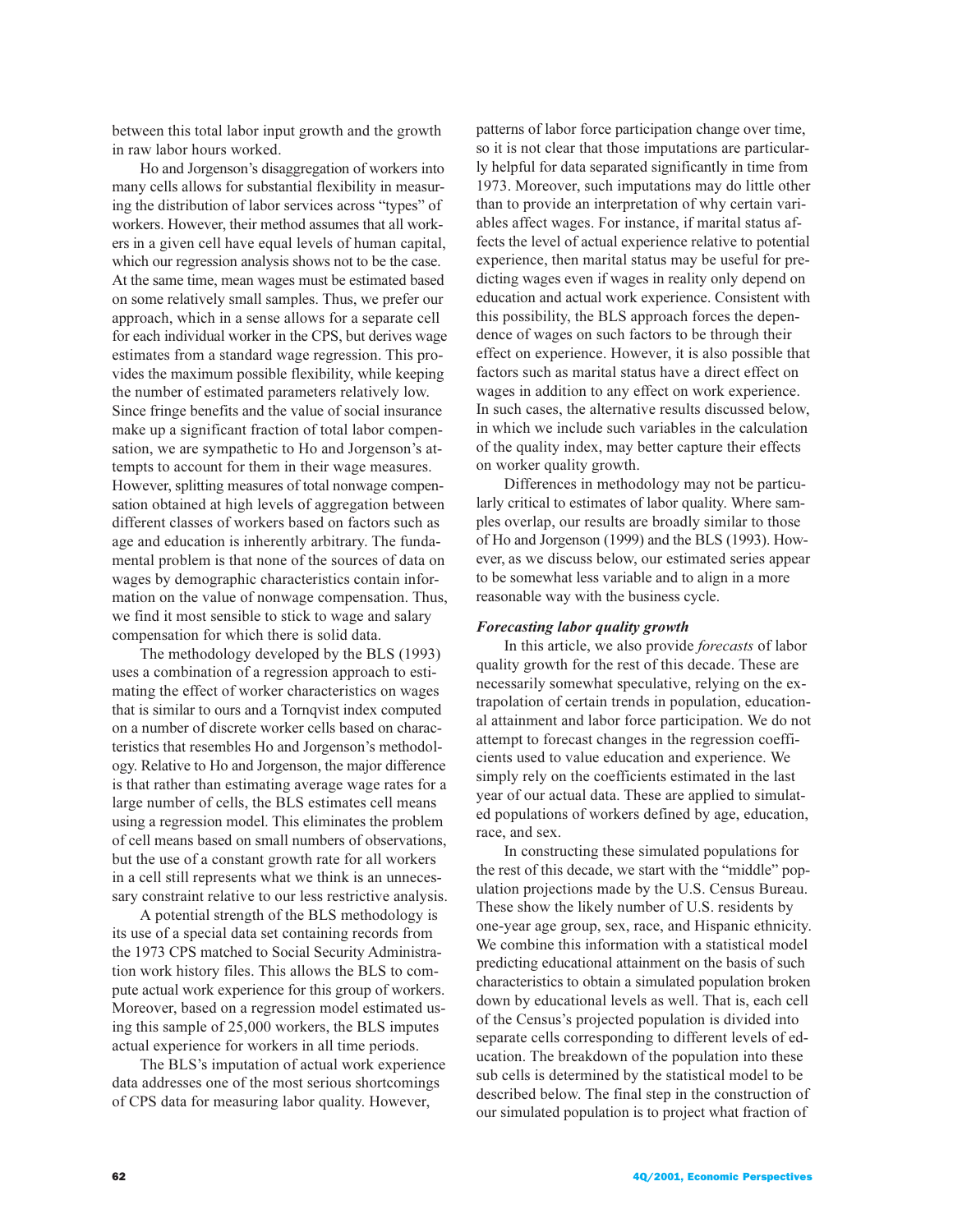the people in these simulated populations will be in the labor force. We do this also on the basis of a statistical model. We then use the 1999 regression coefficients relating wages to worker characteristics to compute the growth in predicted wages due to the changing distribution of age, education, and sex among the labor force participants in the simulated populations.

Given that the Census Bureau has good information on the population of individuals not yet of working age as well as birth rates, they are in a good position to forecast the growth and changing composition of the working-age population over the next decade.<sup>12</sup> These translate fairly straightforwardly into projections for the component of labor quality based on labor market experience.

Given that the average age of workers is projected to rise over the decade by about a year and a half to a little over 42 years, one might expect the contribution of work experience to boost labor quality growth over the decade. However, the contribution of labor market experience to worker quality growth depends on the whole distribution of experience levels, and as the decade progresses, the large Baby Boom cohorts move beyond their peak earnings years, which actually contributes to slowing labor quality growth.

The forces underlying our projections of the effect of experience on worker quality are illustrated for men in figure 7.<sup>13</sup> The upper panels of the figure show the change in the proportion of people of a particular age. The leading edge of the Baby Boom stands out in the graphs. In 2001, the cohort born in 1947, which was much larger than that born in 1946 is 54 years old. Thus the first panel of the figure, which covers the change from 2000 to 2001, has a large spike at age 55. Birth cohorts continued to grow until the early 1960s. Thus, in the first panel there are generally positive changes in the proportion of the population aged 40 to 52. Of course, the sum over all ages of the changes in the proportion of the population accounted for by each age is zero, so there are always ages that are declining in their share of population. For instance, in the case of the panel corresponding to the 2000 to 2001 transition, most of the ages between 25 and 40 have decreasing shares of the population.

The top panel graphs in figure 7 also show the relative wage rate associated with each age. These are obtained from a log wage regression like those described above, except that the quartic in experience was replaced with a quartic in age. The coefficients of the quartic are used to compute wages for each age level. The plots show the percentage difference between this predicted wage and the overall mean wage based on the base year's distribution of ages. Thus,

if the value shown for a given age is 0.1, that age is associated with wages that are 10 percent above average. The graph shows that male workers generally earn higher than average wages between their midthirties and late fifties. The peak age for wages is in the early fifties.

The contribution to worker quality will be greatest when there is a positive correlation between the change in the proportion at the age and the relative wage deviation. That is, quality grows fastest when there are large increases in the proportion of workers at the age levels associated with high relative wages and large decreases in the proportion of workers at ages associated with low relative wages. The bottom panels in figure 7 show the product of the change in the proportion at the age and the relative wage associated with the age. The overall contribution of the changing age distribution to worker quality is approximately the sum of those products.

For the 2000 to 2001 transition, the positive products in the bottom panel substantially outweigh the negatives, leading to a positive contribution to worker quality growth from the changing age distribution. A big part of that contribution comes from the effects of the leading edge of the Baby Boom. The age group (55 year olds) associated with the big increase in proportion of the labor force is one that also has a high relative wage. This implies a sizable positive contribution to labor quality growth.

The panels on the right in figure 7 show what happens by the end of the decade. In 2010, the oldest Baby Boomers will actually be at an age (63) associated with below-average wages. This, combined with the movement of the smaller birth-dearth generation into the peak earnings years, swings the overall labor quality growth contribution of the age distribution to negative territory.

Forecasting the effects of changes in education requires making additional forecasts of educational attainment and labor force participation. We make these forecasts based on statistical models estimated using the ORG files for the years 1992 to 1999. The detailed methodology is described in box 1.

The approximate effects of our educational projections on labor quality growth are shown in figure 8. This figure has the same layout as figure 7, except that instead of showing the impact of changes in the age distribution, it shows the impact of changes in the educational distribution. The top panels show the projected change in the fraction of the population with each of the five educational levels and the relative wage rate associated with those levels. The contribution to labor quality growth is the product of the change in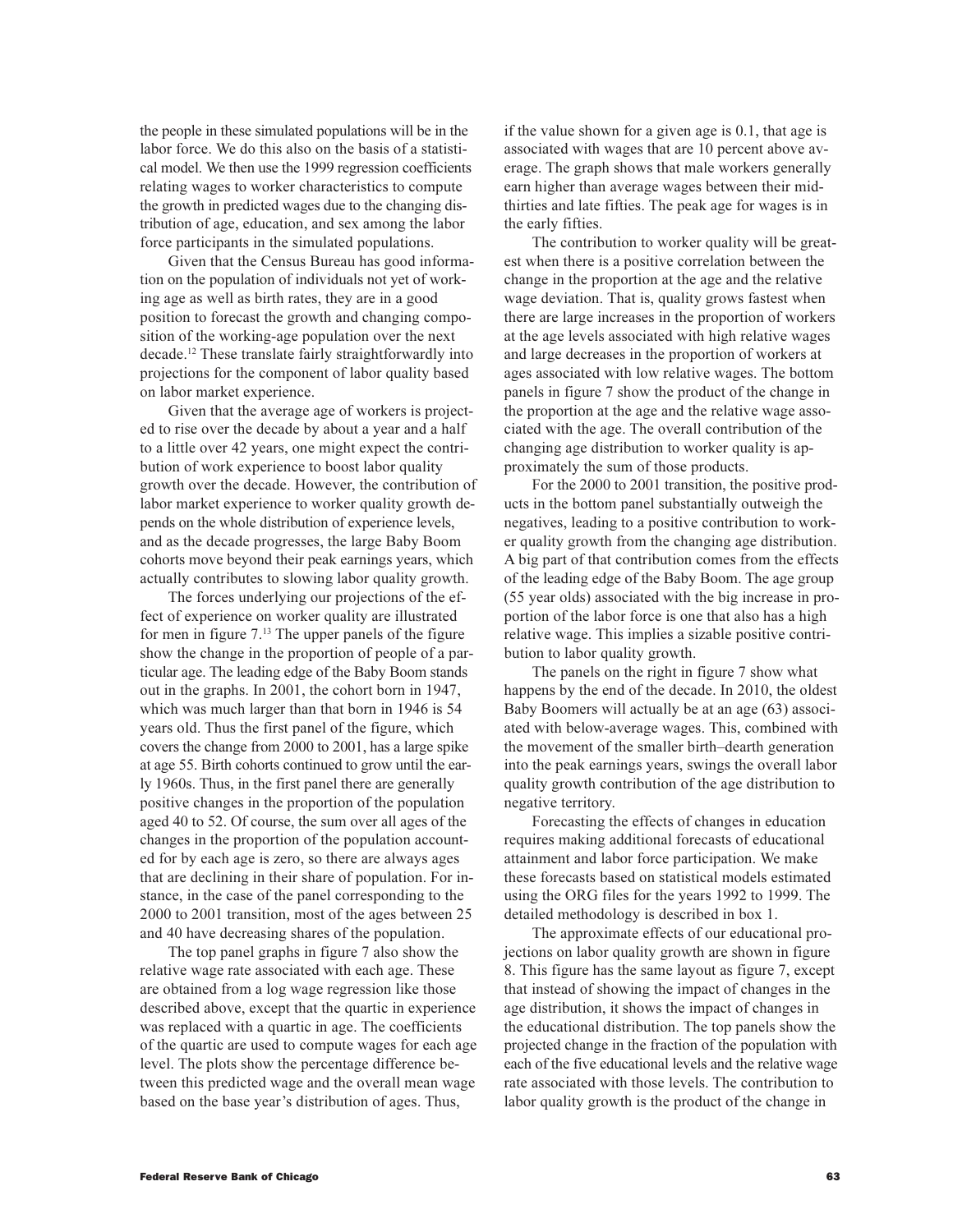

proportion with the relative wage and is shown in the bottom panels. The sum of these contributions approximates the contribution of increasing education to worker quality.

Figure 8 shows that between 2000 and 2001, the shares of workers with less than a high school education and exactly a high school education were both falling. In contrast, the shares with some college, a college degree, and post-graduate education were all rising. Figure 8 also shows the relative wage rates associated with the different levels of education. These range from negative 45 percent for high school dropouts to positive 85 percent for those with post-graduate education. Clearly, there is a strong positive correlation between relative wages and growth in population share. This positive correlation is reflected in the mainly positive contribution estimates shown in the bottom left panel. The sum of these contributions is substantially positive.

Figure 8 also shows that the effects of education on worker quality will change only slightly by 2010. Our predictions indicate that the rate at which the share of high school dropouts is shrinking will decline by about half from  $0.29$  percentage points to  $0.14$  percentage points, and that there will be a similar sized decline in the rate at which the some college group is growing. Given the large negative relative wage of dropouts, the former effect has a bigger impact on labor quality growth. Thus, as the decade progresses, we predict a slightly smaller increase in labor quality growth from improving educational attainment.

## Results

# **Worker** *auality*

Figure 9 displays our estimate of 1964 to 2000 labor quality growth for the working population based on trends in the educational, experience, and sex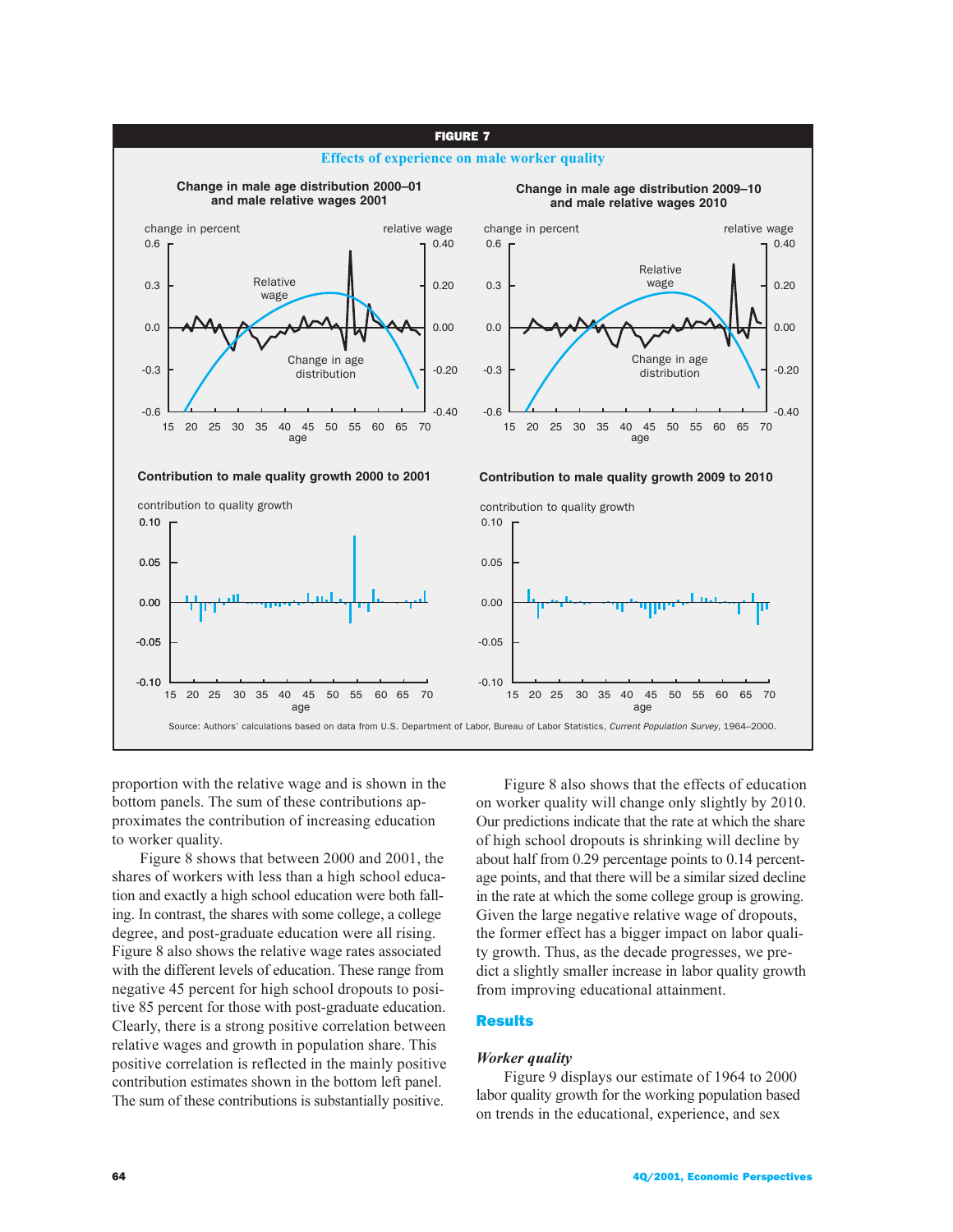### **BOX 1**

## Forecasting trends in educational attainment and labor force participation

This section describes the statistical models that we use to forecast trends in educational attainment and labor force participation in order to forecast the growth of labor quality. We begin by forecasting educational attainment as a function of age, birth year, sex and race. We then forecast labor force participation on the basis of those variables and educational attainment.

Let  $p_{ii}^j = \text{Prob}[y_{ii} = j]$   $j = 1, ..., 5$  be the probability that the  $i$ th worker in year  $t$  has educational level *j*, where  $j=1$  is less than high school and  $j = 5$  is more than college and let

 $q_{ii}^j = \text{Prob}\left[y_{ii} \ge j | y_{ii} \ge j-1\right]$   $j = 2, ..., 5$  be the probability that the worker reaches at least level  $i$  given that he reached level  $i = 1$ . We fit statistical models to predict the  $q_{ii}^j$  and then recover the  $p_{ii}^j$  from

 $p_{ii}^j = \prod_{i=1}^j q_{ii}^k (1 - q_{ii}^{j+1})$ . Specifically, the  $q_{ii}^j$  are predicted on the basis of logistic regression models of the form

$$
\log \frac{q_u^j}{1-q_u^j} = \sum_a D_u^a \alpha_{ja} + \sum_b D_u^b \beta_{jb} + x_u \gamma_j
$$

where the  $D_{ii}^a$  and  $D_{ii}^b$  are indicator variables for the person being age  $a$  and born in year  $b$ , respectively, and  $x_{\alpha}$  is a vector of additional control variables. Models for  $q_i^j$  are estimated using all those in the ORG files from 1992 to 1999 that had education of at least level  $j - 1$  and met an age requirement of 18 for the high school, 19 for the some college, 22 for the college, and 26 for the post-graduate models.

The idea behind this model is that there is a typical lifetime pattern of the probability of completing another level of schooling. For instance, the probability of completing high school or the equivalent rises very rapidly up to age 20, then increases only slowly with age. According to the model, cohorts born in different years follow the same basic time pattern, but at a uniformly higher or lower level in terms of the log odds. Models for high school, some college, and college are estimated separately for the eight sex by race combinations without any additional controls  $(x)$ . variables). Samples of nonwhite workers with college degrees become somewhat small, however. So

distributions of workers. The black line uses the CPS March supplements. The colored line uses the ORG files. As we mentioned earlier, the ORG begins in 1979 (so growth rates begin in 1980). As the ORG-based measure is based on three times more data, the yearto-year variability of ORG-based labor quality growth is lower.<sup>14</sup> However, the general trends are very similar; models for post-graduate education are estimated separately for men and women with race indicators included as controls. For each population cell defined by age, birth year, sex and race, the estimated model is used to predict the fraction in each year with each of the five levels of educational attainment.

Our estimation samples yield birth year coefficients  $(\beta_{ik})$  corresponding to birth years for which there are individuals in the appropriate age range in the ORG files. But as the projection period progresses, we also need cohort coefficients for workers born too soon to be in the ORG files. For instance, no one born in 1990 is included in our ORG files. Thus we have no data from which to estimate the tendency for that cohort to complete different educational levels. However, by 2010, many such individuals will be in the labor force. For each race and sex combination, we forecast these additional cohort coefficients on the basis of a linear regression on year of birth using the last 15 coefficients up to, but not including, the last one estimated. (The last one estimated is based on only one year of data and thus, especially for minority races, small sample sizes.) This admittedly ad hoc procedure extrapolates recent trends in educational attainment. We chose 15 years because most of those trends appeared fairly close to constant over that period. Results are not sensitive to extrapolating based on the last 10 or last 20 birth year coefficients.

The above procedure yields forecasts of the distribution of age, sex, and educational attainment. These can be used to obtain forecasts of labor quality for the whole population. However, to obtain forecasts of labor quality for workers only, we also need to forecast labor force participation. We do that using a model with the same form as above, except that educational attainment becomes an additional control variable. As with educational attainment, cohort coefficients for birth years too late to yield workers in our data sets are forecast from a linear regression on birth year using the last 15 coefficients up to, but not including, the last one estimated. For each year out to 2010, this procedure yields a forecast of the population of cells defined by age, race, sex, educational attainment, and labor force participation. Thus, we can construct a forecast for labor quality in those years.

from 1980 to 2000, labor quality grew 0.50 percent per year according to the ORG and 0.43 percent per year according to the March supplements. Furthermore, since 1990, the ORG and March growth rates are also similar—0.48 percent and 0.42 percent per year, respectively. Therefore, the use of one data set over another has little effect on any of our inferences.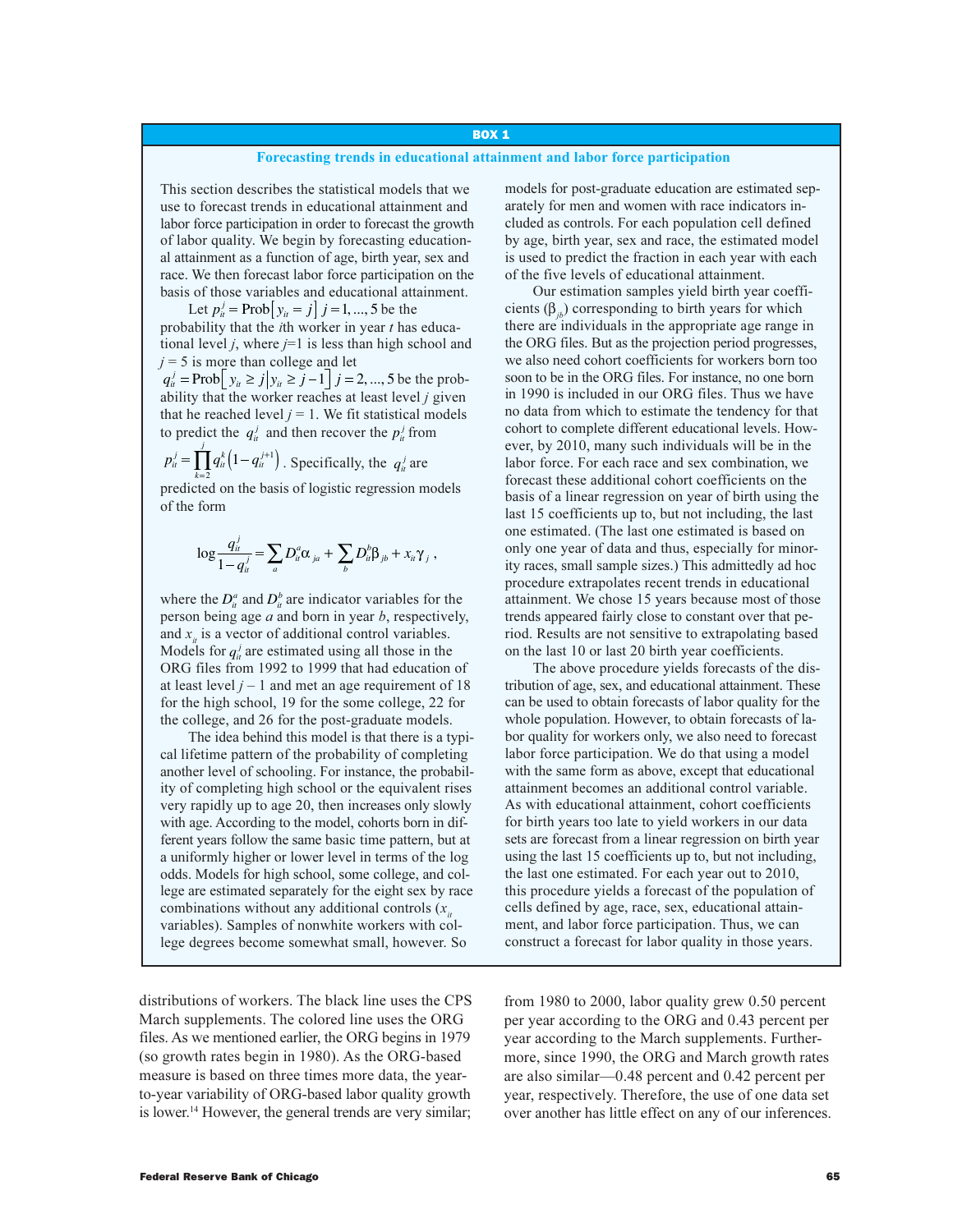There are several notable features of figure 9. First, labor quality is somewhat countercyclical; peaks in the data occur near the trough of recessions in November  $1970$ , March  $1975$ , November  $1982$ , and March  $1991$ . This is consistent with firms reacting to economic downturns by first dismissing low-quality workers, resulting in an increase in the aggregate quality of the working population (but not the full population). As hiring heats up during expansions, workers of lower productivity find employment more readily and labor quality drops. Typically, toward the end of expansions, we might expect to see labor quality growth slow even further, as the pool of available human capital is drained. This seems to have happened somewhat in the 1990s but not during the 1980s expansion.

The extraordinary increase in educational attainment during the 1970s and 1980s offset any cyclical effect from the declining pool of high human capital.

This brings us to the second notable feature of the data: the deceleration, acceleration, and deceleration of labor quality over the last three decades. During the late 1960s and 1970s, labor quality grew by approximately 0.2 percent per year. This coincides with the beginning of the post-1973 productivity slowdown, which lasted for two decades.<sup>15</sup> But the slowdown in labor quality did not last long. Beginning in the early 1980s, the U.S. experienced a sizable acceleration in labor quality growth, rising to 0.4 percent per year from 1979 to 1987 and close to  $0.6$  percent per year from  $1988$  to  $1995$ . Since  $1995$ , labor quality has decelerated to  $0.27$  percent per year, although there was a mild upturn  $(0.36$  percent per year) from 1997 to 1999, including a 0.38 percent rate of growth in 1999. In 2000, labor quality growth fell to 0.

Figure 9 also shows our projections of labor quality growth. As described above, these are based

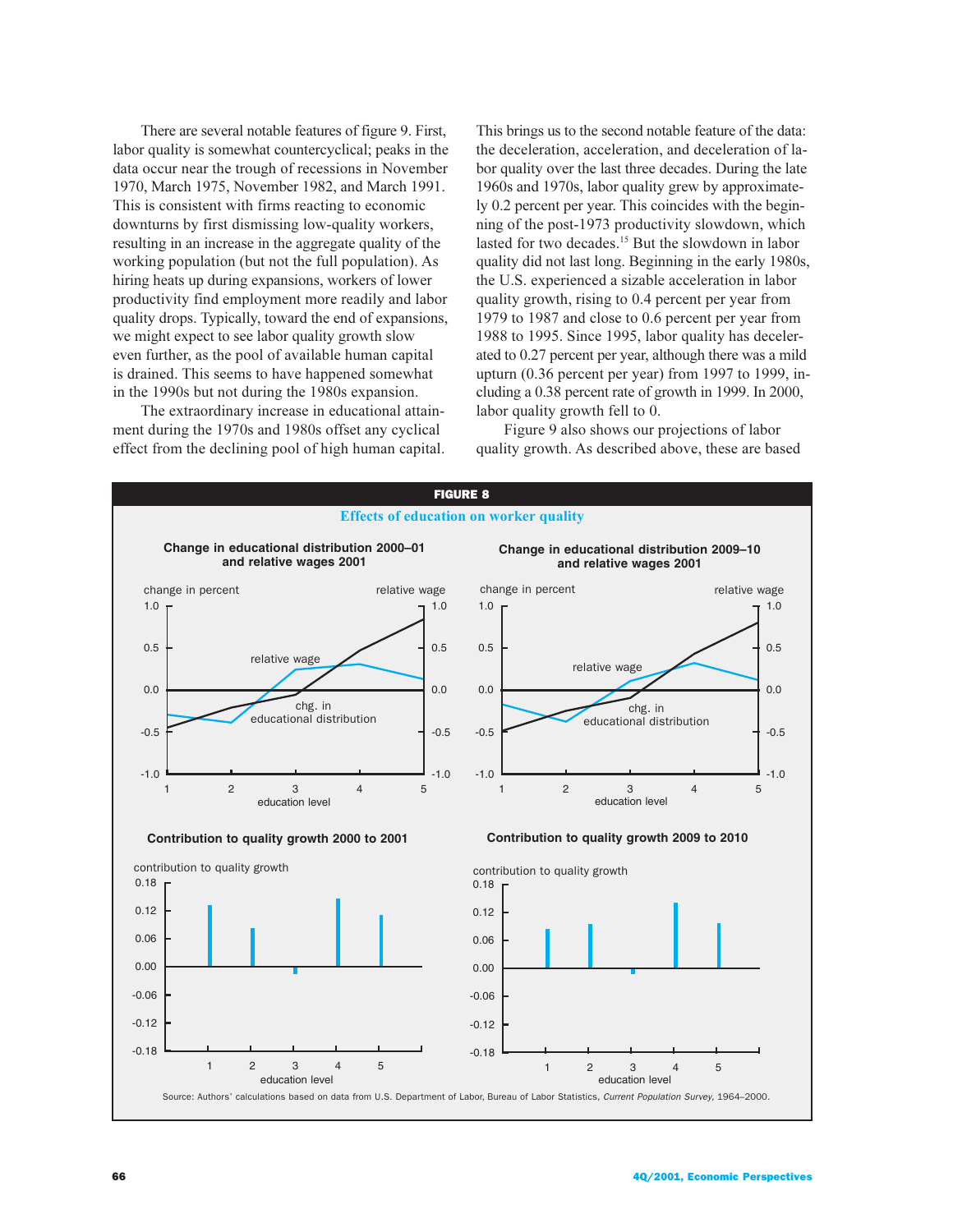

on projections of the labor force. Thus, they are free from any variation due to changes in the level of unemployment. As can be seen, they decline smoothly as the decade progresses. By  $2010$ , they are down to only  $0.07$  percent, much below the average of the previous 35 years.

Figure 10 decomposes the growth of overall labor quality into contributions due to education, experience, and gender. The overall trends in education and experience that we saw in figures  $2$  to 5 are readily apparent. The improvement in education attainment in the 1970s and 1980s was the sole positive contributor to labor quality growth, adding 0.54 percent per year to labor quality growth between 1965 and 1985. The slowdown in education, particularly the lack of further progress in reducing the fraction of high school dropouts, resulted in a decelerating education component of labor quality growth of 0.30 percent per year after 1985 and 0.18 percent per year after 1995.<sup>16</sup> The modest increase from 1997 to 1999 is the main contributor to the pickup in overall labor quality observed in that period.

Offsetting the big increases in education during the 1970s and 1980s was the drop in work experience resulting from the entry of the Baby Boomers. This cut 0.34 percentage points per year off labor quality growth from 1965 to 1980. However, as those workers moved into age ranges associated with higher relative earnings after 1980, the contribution of labor market experience averaged a positive 0.09 percentage points per year.

The increase in female labor force participation has little overall impact on our labor quality growth estimates, cutting only about 0.03 percentage points per year over the full period. This small effect is

partly due to a somewhat arbitrary accounting choice. That is, we include the effects of the female-experience interactions in the contribution attributable to experience. This means that the only wage gap between men and women that goes into the calculation of the female contribution is that corresponding to zero years of experience. Since the male–female wage gap is relatively minor for new labor market entrants, the corresponding implications for worker quality are also minor. Given our preferred interpretation of the wage gap, our accounting convention seems appealing. However, some might argue to include the interactions of the female and experience terms in the female category. Doing so would make the contribution of the female component of the index substantially more negative. The contribution of the experience component would be correspondingly more positive.

The forecasts of the individual components show that the forecast decline in quality growth over this decade is largely due to the contribution of experience becoming negative by mid-decade. The forces underlying this projection were discussed in detail in the last section. The positive contribution to growth from increasing education levels is also forecast to decline slightly. Given our definition of the female contribution, it is unimportant to the projections.

Figure 11 provides an indication of how our results change with the inclusion of an expanded list of human capital variables available in the CPS. These are race, gender–race, marital status, gender–marital status, and full-time work status. As we discussed, on the one hand, there are reasons why such variables might affect workers' productivity or be correlated with unmeasured variables that affect productivity, and, thus,

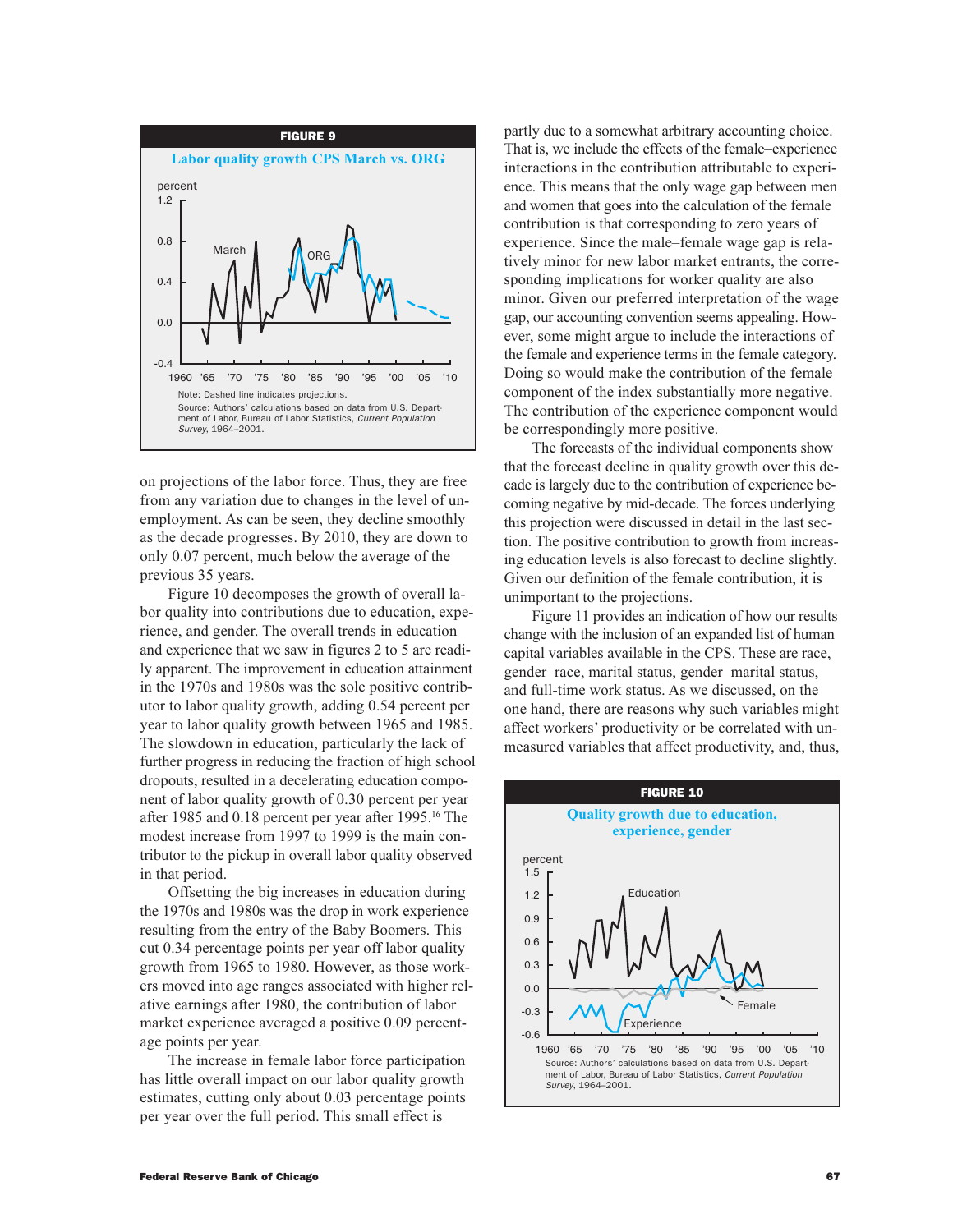ought to be included in a measure of worker quality. On the other hand, it is possible that the correlation of such variables with wages may be due to labor market discrimination or other reasons unrelated to productivity, in which case they ought not to be included in a measure of labor quality. While the patterns look quite similar, growth in the expanded labor quality index is lower, particularly in the late 1970s and early 1980s. This suggests that more work might be warranted to investigate the source of correlation between these variables and wages.

The detailed reasons for the growth in the extended index being below the one based only on education, experience, and sex are shown in figure 12. Race has evidently had little impact and, since 1976, the same is true for full-time/part-time status. But steady drops in marriage rates have consistently been a drag on the extended measure of labor quality growth.

Table 1 presents growth rates in labor quality by gender, industry, and region. For comparison, the top row presents overall trends. The results are split into business cycle periods with the first column presenting the average growth rate over the full 35-year period.

Rows 2 and 3 stratify the sample by sex. Since 1965, female labor quality has grown faster than male labor quality by 0.15 percent per year.<sup>17</sup> There has been a remarkably stable 0.13 percentage point per year difference in growth rates between the two sexes for most of the sample—except the 1980s, when the difference expanded to 0.26 percent per year.

Productivity analysts have been concerned with explaining differences in productivity growth across industries and regions. Our results show that some of those differences reflect differences in the growth rates of labor quality. Table 1 shows that labor quality has grown fastest in agriculture, durable and nondurable manufacturing, and transportation, communication, and public utilities (TCPU) over the last  $35$  years. Lagging industries include retail trade and construction. All industries follow the general overall trend of lower growth in the late 1960s and 1970s, followed by accelerating growth during the 1980s and early 1990s. However, some—for example, nondurable manufacturing and construction—experience more variable labor quality growth, while others—for example, services and government—grow more steadily. Over the last five years, labor quality growth has been particularly strong in durable manufacturing and weakest in mining, agriculture, construction, and services.

Finally, labor quality in the south (East South Central and South Atlantic) and east (Mid Atlantic and New England) has grown quickly since 1965, while the west (Mountain and Pacific) has lagged behind. Since 1995, the midwestern region has experienced the fastest labor quality growth and the western region the slowest.

## Labor quality growth of nonworkers

The results above provide evidence on labor quality growth of the working population. However, in light of the rise in employment-to-population ratios over the last five years and the ensuing concern about the size of the pool of available workers, we are also interested in evaluating quality growth trends among those who are available and interested in jobs, but not currently at work. Therefore, in this section, we report results for the quality of the potential work force.

Figure 13 presents one view of this. The colored line represents the labor quality growth of workers



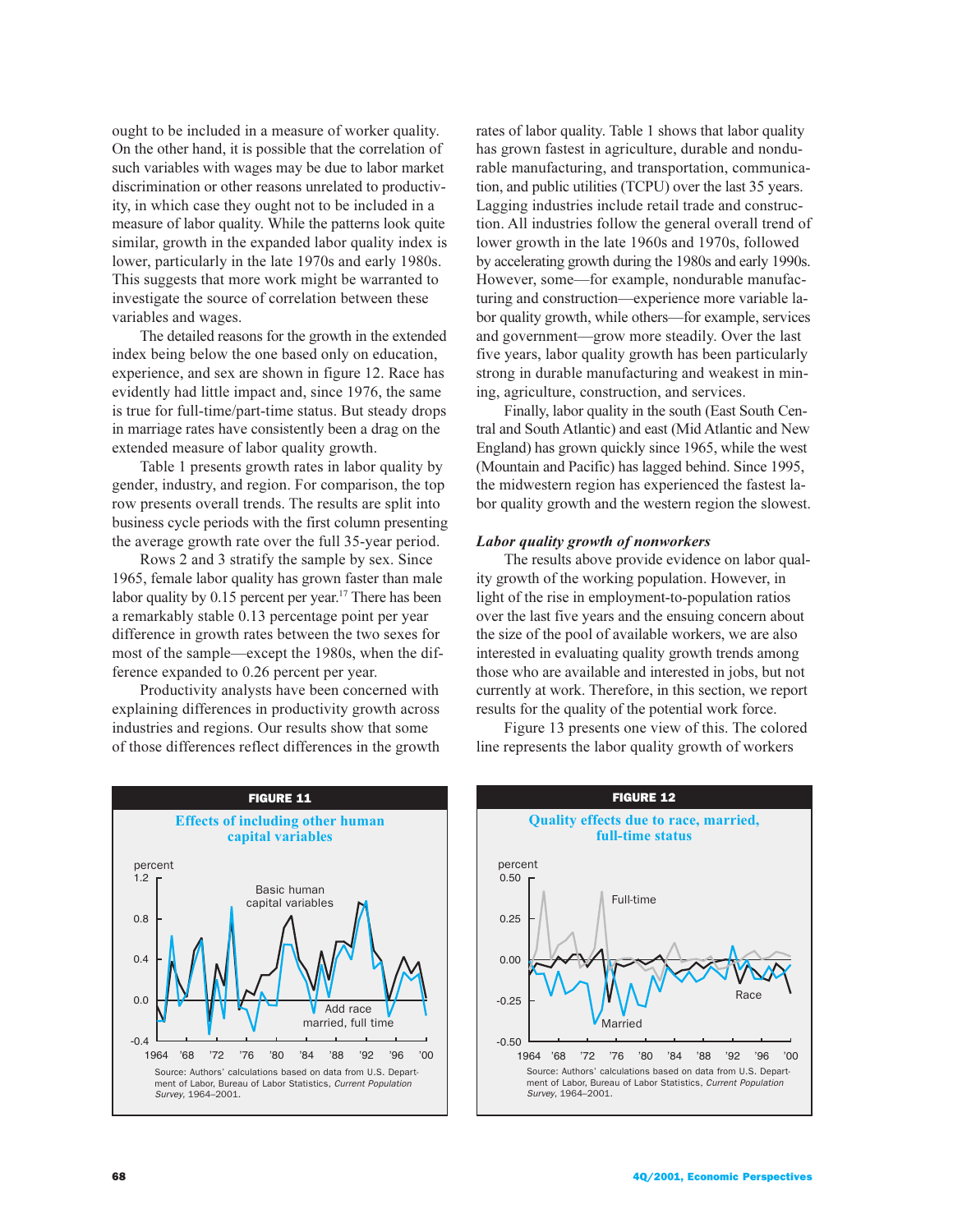| <b>TABLE 1</b>                                                                                                                                                             |                                                                                      |                                                                                         |                                                                                            |                                                                                      |                                                                                      |                                                                                            |
|----------------------------------------------------------------------------------------------------------------------------------------------------------------------------|--------------------------------------------------------------------------------------|-----------------------------------------------------------------------------------------|--------------------------------------------------------------------------------------------|--------------------------------------------------------------------------------------|--------------------------------------------------------------------------------------|--------------------------------------------------------------------------------------------|
| Labor quality growth, by gender, industry, and region                                                                                                                      |                                                                                      |                                                                                         |                                                                                            |                                                                                      |                                                                                      |                                                                                            |
|                                                                                                                                                                            | 1964-00                                                                              | 1964-71                                                                                 | 1972-77                                                                                    | 1978-86                                                                              | 1987-94                                                                              | 1995-00                                                                                    |
| All workers                                                                                                                                                                | 0.33                                                                                 | 0.15                                                                                    | 0.23                                                                                       | 0.40                                                                                 | 0.58                                                                                 | 0.22                                                                                       |
| Men<br>Women                                                                                                                                                               | 0.40<br>0.55                                                                         | 0.23<br>0.37                                                                            | 0.36<br>0.49                                                                               | 0.49<br>0.75                                                                         | 0.59<br>0.72                                                                         | 0.25<br>0.30                                                                               |
| Construction<br><b>Durables</b><br>Nondurables<br><b>TCPU</b><br>Wholesale trade<br>Retail trade<br><b>Services</b><br><b>FIRE</b><br>Government<br>Agriculture<br>Mining  | 0.21<br>0.43<br>0.46<br>0.39<br>0.31<br>0.11<br>0.32<br>0.34<br>0.34<br>0.45<br>0.41 | 0.12<br>0.12<br>0.27<br>0.03<br>0.28<br>$-0.10$<br>0.20<br>0.27<br>0.03<br>0.25<br>0.46 | 0.07<br>0.24<br>0.16<br>0.40<br>0.21<br>$-0.13$<br>0.44<br>0.16<br>0.38<br>0.77<br>$-0.45$ | 0.27<br>0.61<br>0.60<br>0.63<br>0.07<br>0.18<br>0.44<br>0.30<br>0.48<br>0.27<br>0.94 | 0.46<br>0.52<br>0.83<br>0.61<br>0.58<br>0.41<br>0.42<br>0.76<br>0.39<br>1.01<br>0.90 | 0.06<br>0.63<br>0.30<br>0.19<br>0.43<br>0.15<br>0.06<br>0.13<br>0.44<br>$-0.06$<br>$-0.37$ |
| New England<br>Mid Atlantic<br><b>East North Central</b><br><b>West North Central</b><br>South Atlantic<br>East South Central<br>West South Central<br>Mountain<br>Pacific | 0.37<br>0.39<br>0.34<br>0.36<br>0.46<br>0.53<br>0.36<br>0.19<br>0.20                 | 0.21<br>0.26<br>0.11<br>$-0.11$<br>0.39<br>0.60<br>0.18<br>0.37<br>$-0.09$              | 0.33<br>0.34<br>0.06<br>0.31<br>0.51<br>0.38<br>0.35<br>$-0.34$<br>0.07                    | 0.36<br>0.39<br>0.32<br>0.37<br>0.49<br>0.43<br>0.56<br>0.46<br>0.29                 | 0.74<br>0.64<br>0.54<br>0.53<br>0.65<br>0.79<br>0.45<br>0.34<br>0.52                 | 0.07<br>0.21<br>0.52<br>0.48<br>0.17<br>0.47<br>0.05<br>0.00<br>$-0.01$                    |

Notes: TCPU is transportation, communication, and public utility. FIRE is financial, insurance, and real estate. Source: Authors' calculations based on data from U.S. Department of Labor, Bureau of Labor Statistics, Current Population Survey, 1964–2001.

and the black line represents labor quality growth of the entire labor force. The latter includes workers plus those who are unemployed (that is, searching for work).<sup>18</sup> Not surprisingly, the graphs line up quite well since most of the labor force is employed. The most important differences arise during recessions when hoarding of higher-skilled workers leads to a more rapid increase in the labor quality of the working than the unemployed.

A more comprehensive view of the quality of available workers is presented in figure 14. Here, we link two groups together—those unemployed (searching) and those not in the labor force (not searching) but who want a job—and refer to them as the group of available workers.<sup>19</sup> Figure 14 reports the ratio of the labor quality of workers to the labor quality of available workers.<sup>20</sup> For example, if the ratio is 1.18, it implies that the labor quality of the employed is 18 percent higher, on average, than the quality of the average available worker. If the ratio increases, the quality of workers is growing faster than the quality of available workers. If the ratio decreases, the quality of available workers is growing faster than the quality of workers.

From 1965 to the early 1990s, the labor quality ratio remained roughly flat, bouncing between 1.15 (during recessions) and  $1.20$  (at the end of expansions).<sup>21</sup> However, in the last five years, the labor quality of workers has risen steadily faster than the quality of available workers. By 2000, an average employed worker had 21.5 percent higher human capital than an average available worker; this is just off the highest that this ratio has been over the 35-year sample period which was reached in 1999. The jump in the last five years is due to relative changes in both education and work experience between the two groups. Among the employed, high school and college graduation rates have increased by  $0.5$  percentage points and  $1.7$  percentage points, respectively, since  $1995$ , but, among available workers, high school graduation rates have dropped by 0.5 percentage points and college graduation rates have increased by only 0.7 percentage points. Furthermore, the average age of a worker has increased by 0.9 years, but the average age of an available worker has dropped by 0.8 years.

Moreover, it seems likely that the ratio of labor qualities shown in figure 14 underestimates the true ratio. As we have noted, the reported information on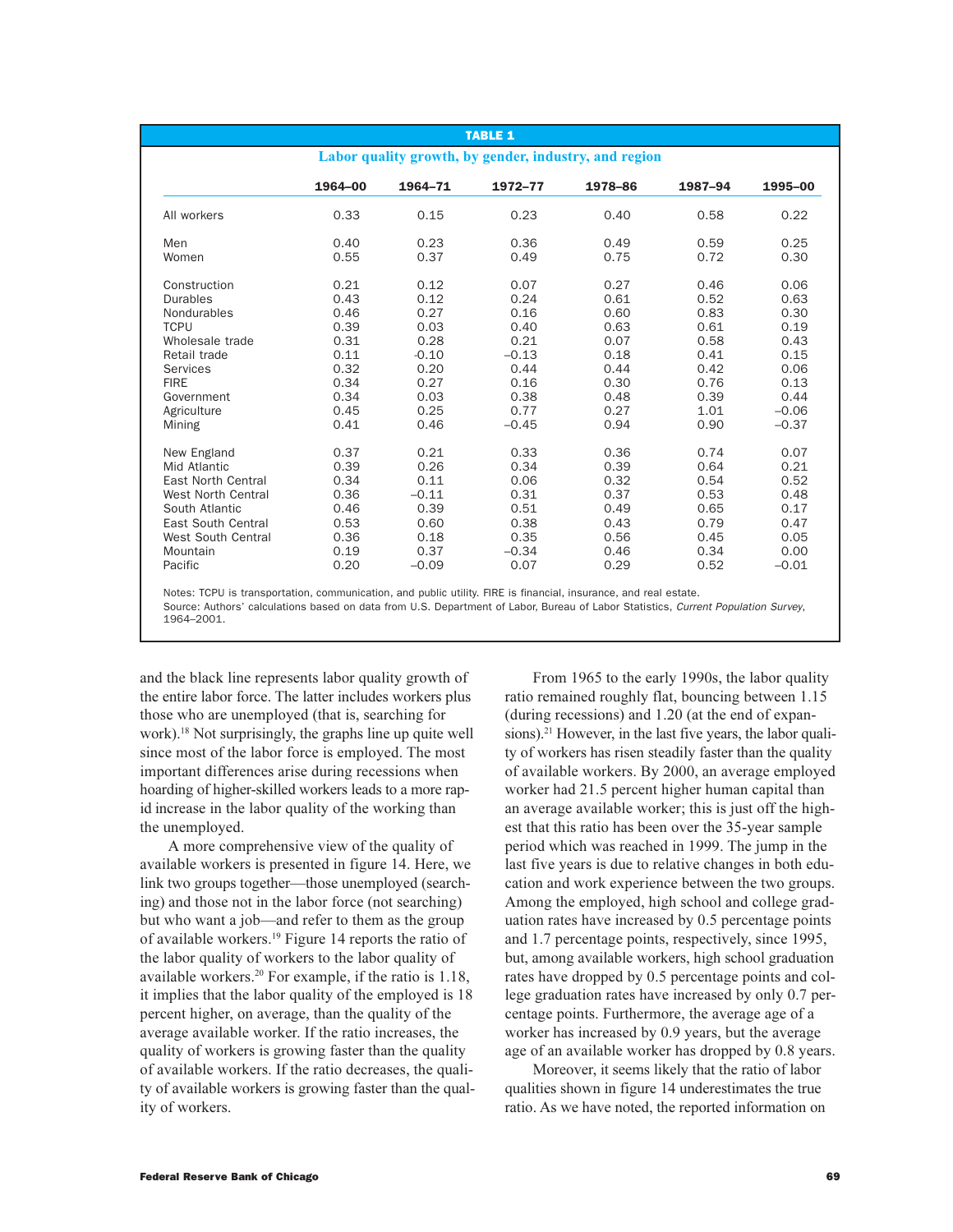

education and age barely begins to summarize the differences between workers' skill levels. There are many differences in the quality of education, actual labor market experience, and the like that are unmeasured in the CPS. It seems likely that those in the pool of available workers would also have a worse distribution of such characteristics. This would lead to the ratios in figure 14 being underestimated. Somewhat more speculatively, the business-cycle-related swings in the quality ratio may also be underestimated.

# *Related measures*

In addition to being an input into forecasts of longrun output growth and improved measures of productivity, such as in Basu, Fernald, and Shapiro  $(2000)$ , our labor quality measures can also be used to adjust measures of wage growth to better reveal fluctuations in the price of a raw hour of labor and to provide a more comprehensive measure of the extent of unemployed labor resources.

Fluctuations in standard measures of aggregate wage growth confound the effects of changes in the price of a constant unit of labor with changes in worker quality. In particular, some portion of the increase in measured wage rates reflects changes in the distribution of education and work experience rather than actual changes in the price of a constant unit of labor services. Using our measure of labor quality growth, however, it is straightforward to adjust measures of aggregate wage growth to reveal fluctuations in the true price of labor services. Such a measure could help to clarify the nature of business cycles. For instance, simple equilibrium business cycle models can only account for the relatively substantial fluctuations in hours worked if the real wage is significantly procyclical.



One measure of the price of raw labor is shown in figure 15. The black line is just the standard growth rate in real hourly compensation in the business sector.<sup>22</sup> The colored line is our adjusted measure obtained by subtracting our measure of labor quality growth. As we have noted already, on average, labor quality grew by roughly 0.33 percent per year over the last 35 years. However, the cyclical nature of labor quality growth implies the most important labor quality adjusted differences in compensation growth occur in or near recessions. For example, in March 1992, real hourly compensation growth increased 2.0 percent, but 0.9 percent of this gain was due to improvements in the quality of the labor force. Therefore, the price of raw labor increased only 1.1 percent over the previous March. Over the last four years, real hourly compensation has grown about 2.2 percent; the labor quality adjusted growth rate is 1.9 percent. Thus, adjusting for labor quality growth does make real wage growth appear somewhat more procyclical.

The adjustments to the price of labor reported in figure 15, while noticeable, do not greatly increase the extent to which real wages appear to be procyclical. Thus, they do not greatly change the evidence on the plausibility of simple equilibrium business cycle models. However, as noted above, it is possible that our results, which rely only on a few observable worker characteristics, underestimate the effects of worker quality in masking procyclical wage growth. For instance, Solon et al. (1994) find a larger compositional effect using longitudinal data that control for changes in unobserved worker differences.

Our labor quality growth measures can also help to clarify the cost of unemployed labor resources.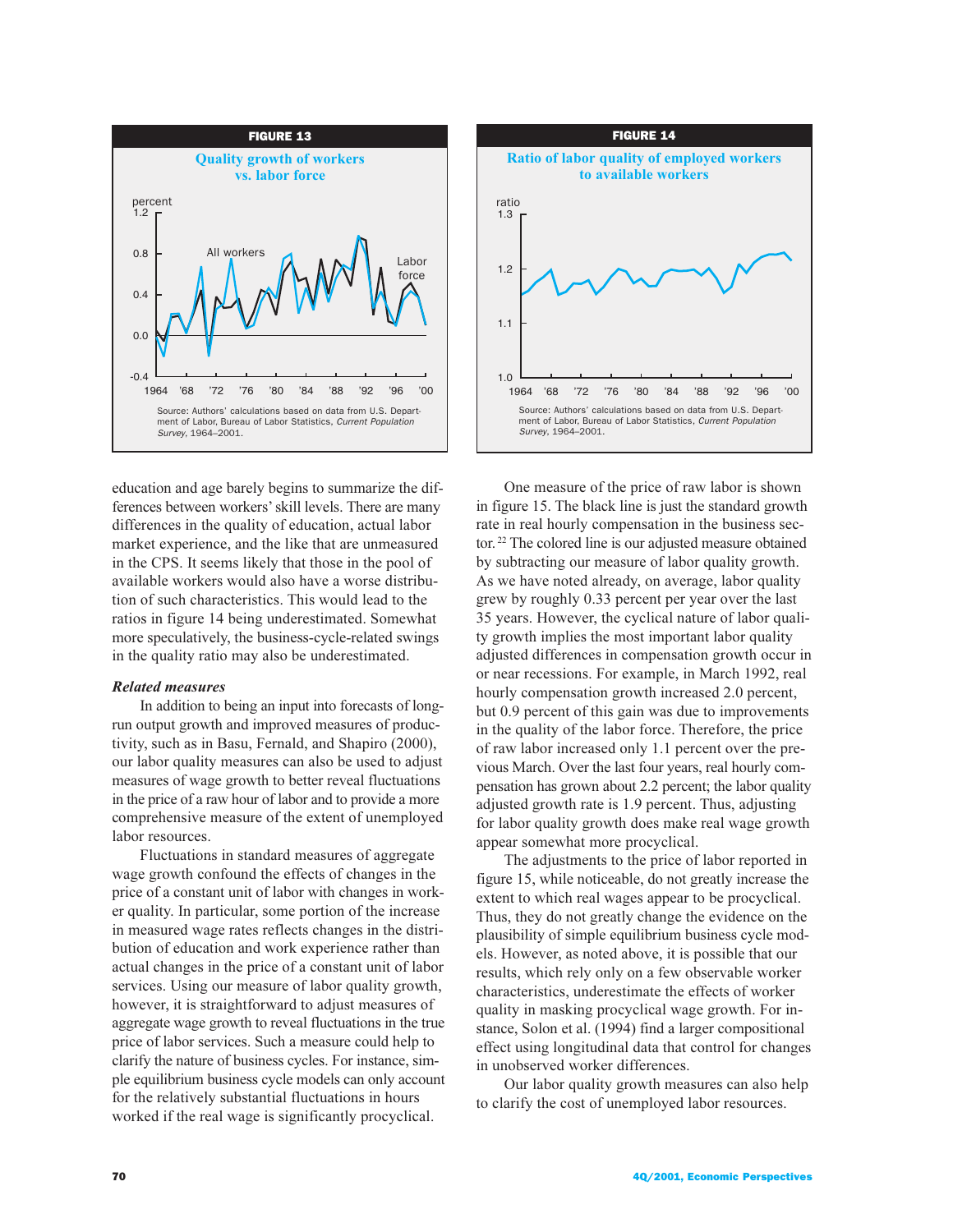Because workers differ significantly in their levels of human capital, the standard unemployment rate, which counts every member of the labor force equally, does not fully capture variation in the level of unutilized labor resources. In particular, there is a greater loss of output when high-productivity workers are unemployed than when low-productivity workers are unemployed. Figure 16 shows an alternative measure of unemployed human capital based on our labor quality estimates that does allow for differences in worker productivity. This is estimated by computing the unemployment rate of the March CPS labor force, weighted by our gauge of labor quality.

The colored line in figure 16 shows our qualityadjusted unemployment rate. In general, accounting for human capital accumulation reduces the unemployment rate by  $0.5$  to  $1.0$  percentage points. Most recently (March 2001), the CPS unemployment rate drops from 4.4 percent to 3.6 percent, after labor quality adjustments are included. These figures indicate that because higher skilled workers are less likely to be unemployed, the standard unemployment measure overestimates the fraction of human capital that is not being utilized.

### **Conclusion**

As we have seen, the characteristics of the labor force have changed significantly over the last 35 years, with educational levels improving at varying rates and typical labor market experience levels first falling then rising. Using the cross-sectional relationship between these characteristics and wage rates

allows us to infer that the pace of improvement in worker quality has varied over time from a low of around 0.15 percent per year between 1964 and 1971 to a peak of around 0.58 percent per year between  $1987$  and  $1994$ . In the period since  $1995$ , we find that worker quality improvement had slowed to about  $0.27$  percent per year. Largely because the Baby Boom generation will be moving beyond their peak earnings years, we forecast that worker quality improvement will slow further over the remainder of this decade to a rate of about  $0.07$  percent per year.

In addition to such long-run variation in the pace of worker quality improvement, we observe shorterrun fluctuations associated with the business cycle. In particular, average worker quality improvement tends to be especially rapid during downturns, as those with lower predicted wages are more likely to become unemployed or leave the labor force. Conversely, as more and more workers are drawn into the labor force over the course of a long expansion, there is a tendency for worker quality growth to slow.

A related finding is that the gap in predicted quality between the employed and the pool of available workers widens over the course of an expansion. That pattern was particularly pronounced over the course of the long expansion that began in the early 1990s, with the gap between the average predicted wage rate for workers and that for the pool of available workers reaching an all-time high of 23 percent in 1999.

Correcting for variation over time in average worker quality implies a modestly more procyclical pattern to real wage growth. It also shows that



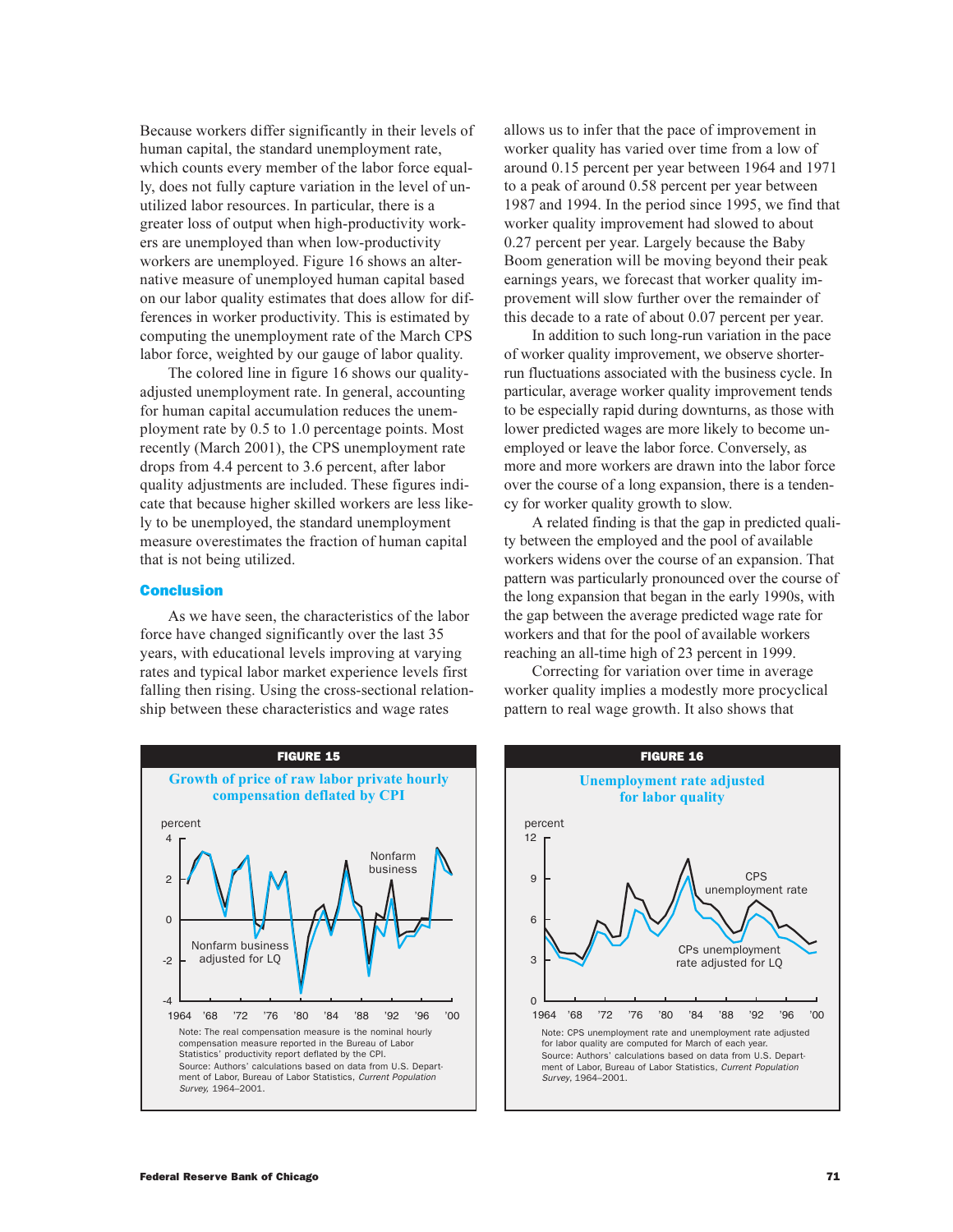depending on the state of the business cycle, the rate of unemployment of total human capital is between 0.5 and 1.0 percentage points lower than the standard civilian unemployment rate that counts all members of the labor force equally.

Finally, while our current findings provide substantial insight into the determinants of long-term productivity growth, it should be recognized that the measures of worker characteristics on which our work is based are quite crude. Levels of formal schooling and years of potential labor market experience only

# begin to scratch the surface in predicting productivity and wage rates. While we find that including in our analysis additional characteristics such as race, marital status, and part-time status led to only modest changes in our conclusions, even these characteristics likely fail to capture the full range of human capital determinants that may be evolving in ways significant for productivity growth. Extending the analysis to other data sources that contain a richer characterization of the determinants of workers' wages may be a priority for future research.

### **NOTES**

<sup>1</sup>A recent innovation has been the use of longitudinal firm-level data to measure not only the factors that underlie productivity growth but also the extraordinary amount of heterogeneity and persistence in productivity growth across manufacturing firms. See Bartelsman and Doms (2000) and Hulten (2000) for recent surveys.

<sup>2</sup>Topel (2000) criticizes this line of research for, among other reasons, the difficult measurement issues involved, including the complexity of distinguishing capital and labor returns in a simple Cobb-Douglas framework and the limitations of human capital measures.

<sup>3</sup>See Altonji and Blank (2000) for a review of the labor market discrimination literature and Lewis (1986) for a review of the union literature.

<sup>4</sup>That is, two-thirds of labor quality growth rates of 0.27 percentage points and 0.07 percentage points equals approximately 0.18 percentage points and 0.05 percentage points of output growth.

<sup>5</sup>New high school and college graduates are compared to, respectively, the population of 17 year olds and 23 year olds. These figures were obtained from the National Center for Education Statistics website at http://nces.ed.gov/ and the U.S. Department of Commerce, Bureau of the Census (1975).

<sup>6</sup>Unfortunately, the data we use to construct our measures of labor quality do not distinguish between high school graduates and GED holders. Given the more rapid growth in the latter, this may imply some overestimation of the rate of quality improvement.

<sup>7</sup>Because of the lack of strict comparability between the 1991 and 1992 figures, this change is left out of the moving averages. For the five years effected, the average is based on only four years of data.

<sup>8</sup>See Altonji and Blank (2000) for a review of the literature.

<sup>9</sup>These are computed from the October supplements of the Current Population Survey.

<sup>10</sup>See Aaronson and French (2001).

<sup>11</sup>All of the results in this paper are very robust to some common differences with other papers, including controlling for state of residence, using age instead of potential experience, and eliminating government, self-employed, and private household workers from the sample.

<sup>12</sup>Of course, changes in immigration policy could make a significant difference to that composition.

<sup>13</sup>The forces determining the contribution of work experience to labor quality for women are very similar.

<sup>14</sup>The standard deviation of the 1980 to 2000 annual growth rates is 0.27 for the March data and 0.16 for the ORG data. Our March estimates are actually slightly less variable than those of Ho and Jorgenson. For comparable years in our samples (1965 to 1995), the standard deviation of Ho and Jorgenson's annual measure is 0.37 percent versus 0.31 percent for ours. We use the quality series reported in table B2 of Ho and Jorgenson.

<sup>15</sup>Bishop (1989) argues that a drop in labor quality, as measured by test scores, explains much of the productivity slowdown during the 1970s.

 $16\text{As}$  we noted earlier, growth in educational attainment of older workers has been particularly strong in the last decade. The labor quality of workers aged 50 to 59 increased by 0.72 percent per year during 1996 to 2000. By comparison, over the same period, labor quality of workers in their thirties grew 0.28 percent per year, and labor quality of workers in their forties fell by 0.22 percent per year.

<sup>17</sup>Note that labor quality growth for both men and women is higher than for workers overall. This reflects the negative effects on overall quality growth of a growing fraction of female workers.

<sup>18</sup>Because unemployed workers have no hours worked, our labor quality measure is weighted by CPS population weights only. For comparison purposes, the colored line also is weighted by CPS population weights.

<sup>19</sup>Prior to 1976, the CPS does not ask about wanting a job. Therefore, we include the unemployed from 1964–75 and the unemployed plus those not in the labor force who are available for work from 1976 to the present.

<sup>20</sup>The ratio is computed as  $\sum_{\text{workers}} \hat{W}_{ii}^0 / \sum_{\text{available}} \hat{W}_{ii}^0$  where the numerator is weighted by  $\frac{w_n h_n}{\sqrt{w_n}} \left( \sum_{\text{wokes}} w_n h_n \right)$  and the denominator is weighted by  $w_{ii}h_{ii}/\sum_{i=1}^N w_{ii}h_{ii}$ .

<sup>21</sup>Educational attainment gains were fairly similar across groups between 1964 and 1995. The rate of high school graduation of employed workers grew from 58 percent to 90 percent, a gain of 32 percentage points, and from 41 percent to 75 percent among available workers, a gain of 34 percentage points. Likewise, college graduation rates grew from 12 percent to 26 percent among the employed and 3 percent to 11 percent among available workers. The average age of each group dropped by about two years.

<sup>22</sup>The real compensation measure is the nominal hourly compensation measure reported in the BLS productivity report deflated by the CPI. The adjusted growth rate subtracts the growth in worker quality.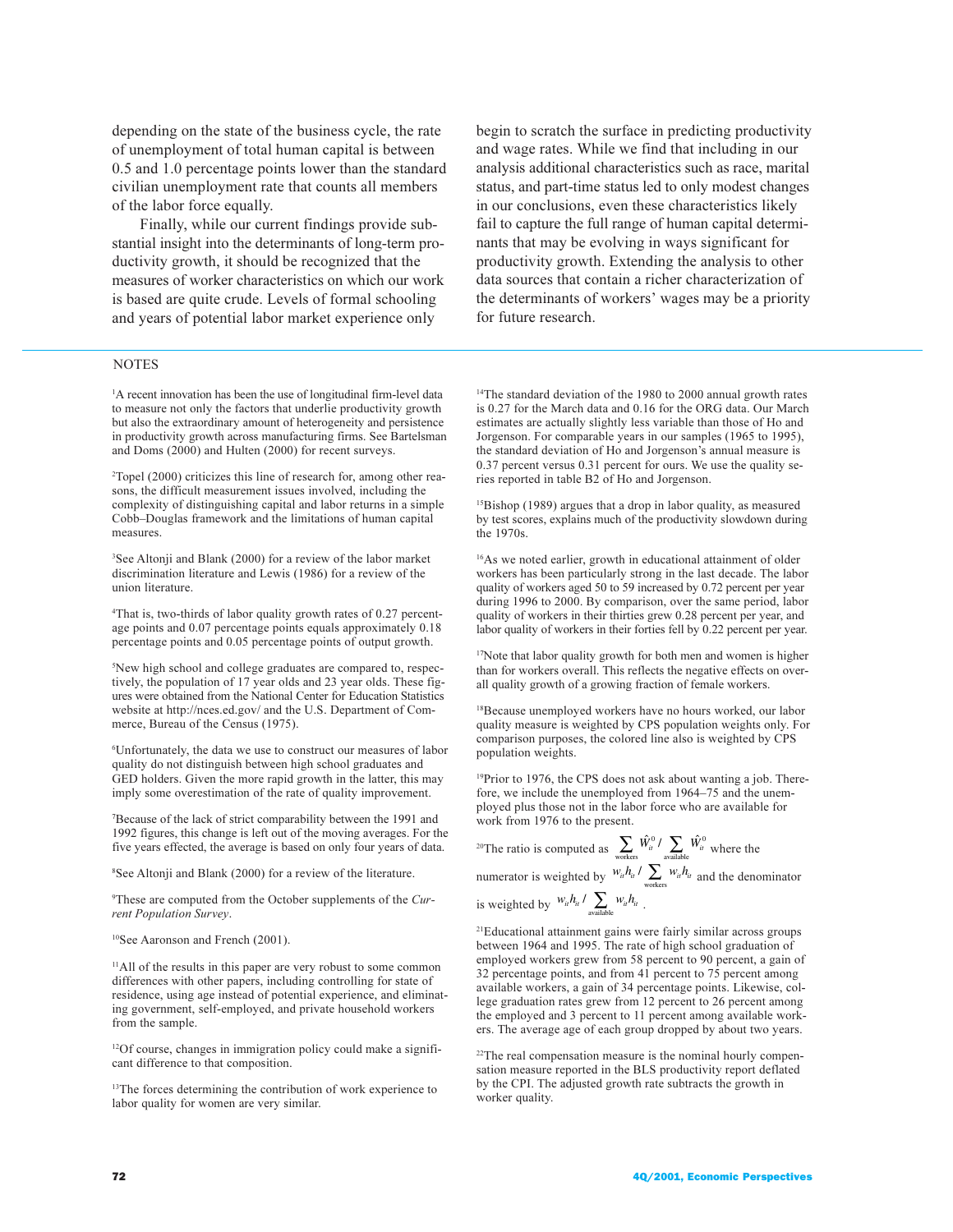## **REFERENCES**

Aaronson, Daniel, and Eric French, 2001, "The effect of part-time work on wages: Evidence from the Social Security rules," Federal Reserve Bank of Chicago, working paper.

Altonji, Joseph, and Rebecca Blank, 2000, "Race and gender in the labor market," *Handbook of Labor* Economics, Vol. 3C, Amsterdam: North Holland.

Barro, Robert, and Jong-Wha Lee, 1993, "International comparisons of educational attainment," Journal of Monetary Economics, Vol. 32, No. 3, pp. 363-394.

Barro, Robert, and Xavier Sala-i-Martin, 1995, Economic Growth, New York: McGraw-Hill.

Bartelsman, Eric, and Mark Doms, 2000, "Understanding productivity: Lessons from longitudinal microdata," Journal of Economic Literature, Vol. 38, No. 3, pp. 569-594.

Basu, Susanto, John Fernald, and Matthew Shapiro, 2000, "Productivity growth in the 1990s: Technology, utilization, or adjustment?," Federal Reserve Bank of Chicago, mimeo.

Benhabib, Jesse, and Mark Spiegel, 1994, "The role of human capital in economic development: Evidence from aggregate cross-country data," Journal of Monetary Economics, Vol. 34, No. 2, pp. 143-174.

Bils, Mark, and Peter Klenow, 1998, "Does schooling cause growth or the other way around?," National Bureau of Economic Research, mimeo, No. 6393.

Bishop, John, 1989, "Is the test score decline responsible for the productivity growth decline?," American Economic Review, Vol. 79, No. 1, pp. 178-197.

Borjas, George, 1999, Heaven's door: Immigration policy, and the American economy, Princeton, NJ: Princeton University Press.

Card, David, 1999, "The causal effect of schooling on earnings," *Handbook of Labor Economics*, Vol. 3A, Amsterdam: North Holland.

Card, David, and Alan Krueger, 1992, "Does school quality matter? Returns to education and the characteristics of public schools in the United States," Journal of Political Economy, Vol. 100, No. 1, pp. 1-40.

Denison, Edward, 1985, Trends in American Economic Growth, 1929-1982, Washington DC: Brookings Institution.

, 1962, Sources of Economic Growth in the U.S. and the Alternative Before Us, New York: Committee for Economic Development.

DiNardo, John, and Jorn-Steffen Pischke, 1997, "The returns to computer use revisited: Have pencils" changed the wage structure too?," Quarterly Journal of Economics, Vol. 112, No. 1, pp. 291–303.

Goldin, Claudia, 1998, "America's graduation from high school: The evolution and spread of secondary schooling in the Twentieth Century," Journal of Economic History, Vol. 58, No. 2, pp. 345–374.

Goldin, Claudia, and Lawrence Katz, 1999a, "Education and income in the early 20th Century: Evidence from the Prairies," National Bureau of Economic Research, mimeo, No. 7217.

-, 1999b, "The shaping of higher education: The formative years in the United States, 1890– 1940," Journal of Economic Perspectives, Vol. 13, No. 1, pp. 37-62.

Gray, Jeffrey, 1997, "The fall in men's return to marriage: Declining productivity effects or changing selection?," Journal of Human Resources, Vol. 32, No. 3, p.  $481-504$ .

Heckman, James, and Stephen Cameron, 1993. "The nonequivalence of high school equivalents," Journal of Labor Economics, Part 1, Vol. 11, No. 1, pp. 1-47.

Heckman, James, and Peter Klenow, 1997, "Human capital policy," University of Chicago, mimeo.

Ho, Mun, and Dale Jorgenson, 1999, "The quality of the U.S. work force, 1948-95," Harvard University, Mimeo.

Hulten, Charles, 2000, "Total factor productivity: A short biography," National Bureau of Economic Research, mimeo, No. 7471.

Jaeger, David, 1997, "Reconciling the old and new Census Bureau education questions: Recommendations for researchers," Journal of Business and Economic Statistics, Vol. 15, No. 3, pp. 300-309.